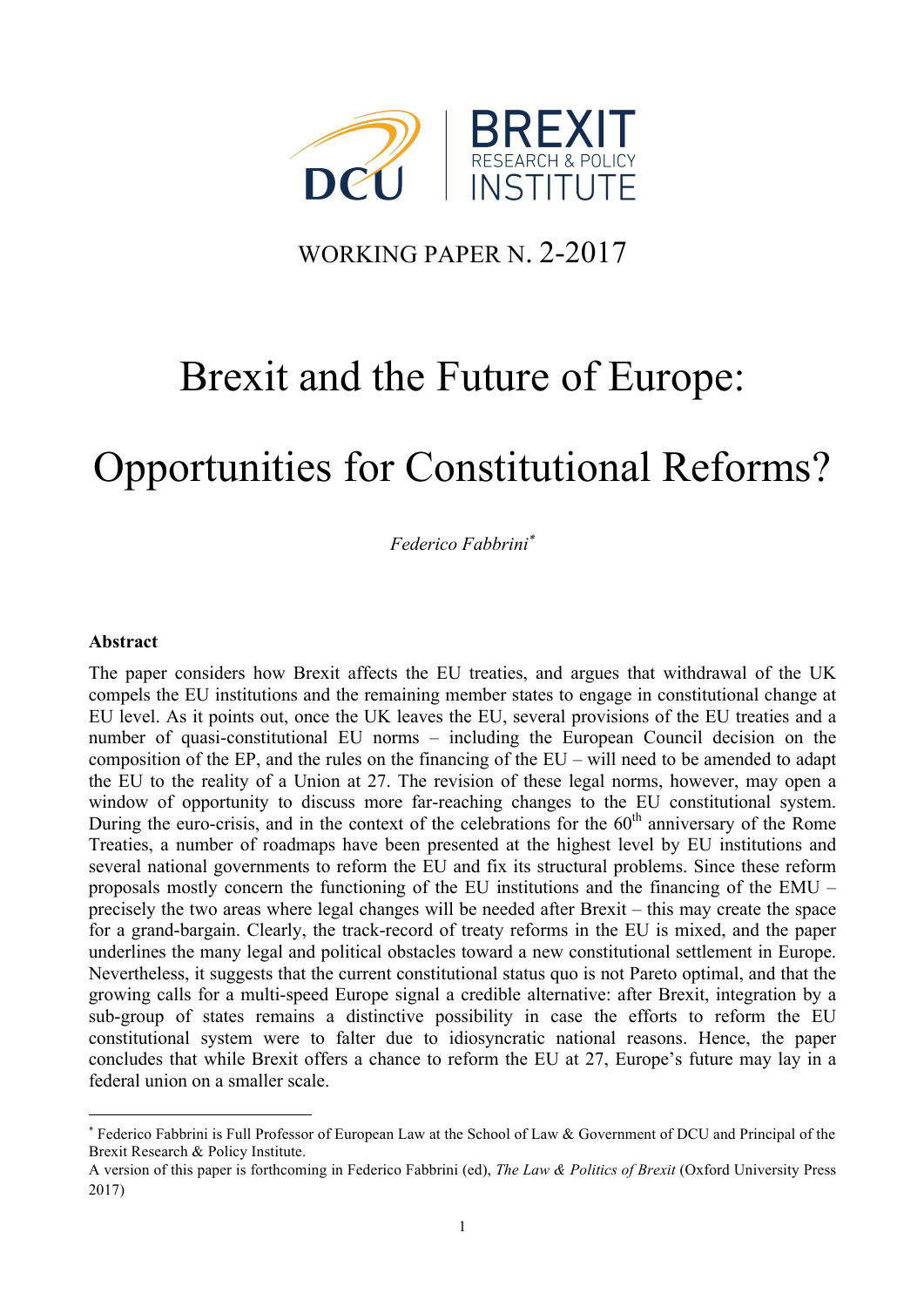# 1. Introduction

The decision by the United Kingdom (UK) to leave the European Union (EU) represents a profound shock for the project of European integration. Since its creation with the Treaty of Paris of 1951 and the Treaties of Rome in 1957, the EU has been inspired by the idea that member states committed to a process of "ever closer Union."<sup>1</sup> Historical developments seemed to vindicate that view: in 60 years, EU membership had widened from 6 to 28 member states, and EU competences have deepened, increasingly absorbing hallmarks of state sovereignty. The EU gradually tied member states and their citizens closer together and succeeded in transforming a continent of warring states into a *Rechstgemeinschaft*. Scholars conceptualized this state of affairs by describing the EU as a project of integration through law.<sup>2</sup> And although integration has over-time increasingly accommodated differentiation among member states, the idea that all countries of the EU proceeded in the same direction has remained a defining assumption in the EU. Brexit shattered all that: the UK departure from the EU revealed the deep flaws that cut through the EU constitutional fabric, and challenged consolidated understandings on the *finalité* of the European project.

Nevertheless, the decision by the UK to leave the EU may also represent a timely window of opportunity for the EU to seriously re-think its foundations. Even the most ardent pro-Europeans would not deny that today, the state of the EU is not strong. During the last decade, the EU has been bumping from a crisis to the next – at the very risk of its own survival. While since 2009 the eurocrisis has challenged the stability of Europe's Economic & Monetary Union (EMU), the migrationcrisis beginning in 2015 has put under pressure the Schengen internal border-free zone. And additional challenges, from internal security to external defense, trade and the changing transatlantic relations have put under pressure the EU on other fronts too. These challenges have dramatically exposed the limits of the current EU constitutional set-up. In fact, in recent years top policy-makers at national and EU level have increasingly called for reforming the EU powers and institutional architecture, with the aim of strengthening the Union and relaunching the integration project. By catalyzing the centrifugal dynamics at play in the EU, Brexit represents a dramatic wake-up call, but simultaneously a welcome chance to restructure the EU legal and institutional foundations.

The core argument of this chapter is that the decision of the UK to withdraw from the EU increases the urge – and at the same time creates the possibility – to structurally improve the constitutional architecture of the EU. Brexit, in fact, compels the EU and its (remaining) member states to engage in some significant legal and institutional reforms in order to adapt the EU constitutional framework to the new normal of a Union at 27. As this chapter shows, after the UK

<sup>&</sup>lt;sup>1</sup> Preamble, TEU.<br><sup>2</sup> See Mauro Cappelletti et al (eds), *Integration Through Law*. Volume 1 (De Gruyter 1986).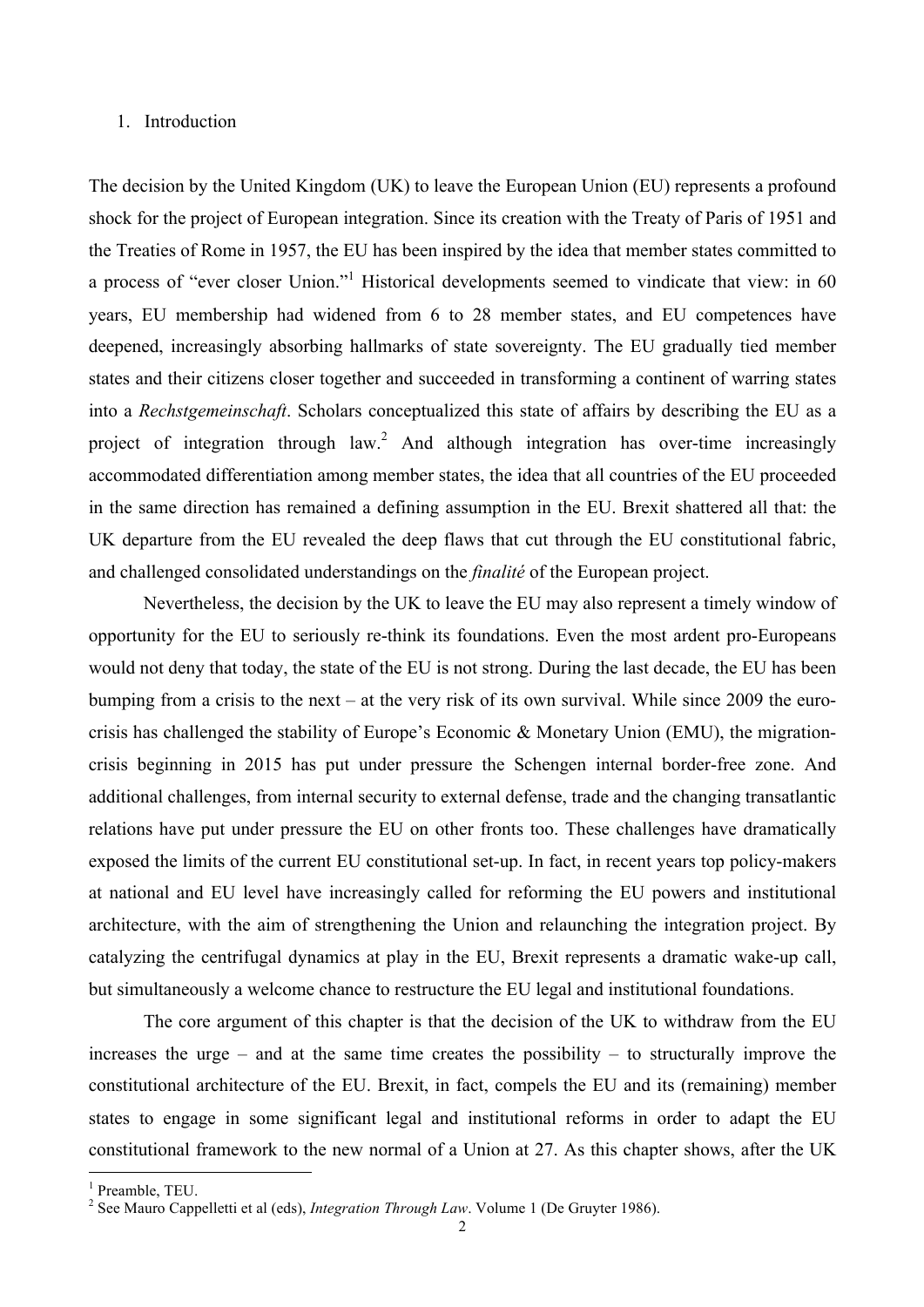leaves the EU – by default in March 2019, two years after the notification of Article 50 TEU – the remaining member states will need to amend several provisions of the EU treaties. Moreover, the EU institutions and its member states will need to pass other key legal acts – such as a new decision concerning the allocation of the seats for the European Parliament (EP), and new rules on the funding of the EU – which have essentially a constitutional status, and in fact require unanimity in the Council, EP consent, and ratification by the member states according to their respective constitutional requirements. In other words, Brexit will call for significant constitutional reforms in the EU – whether the member states and the EU institutions like it or not.

The EU institutions and member states could limit constitutional engineering to addressing the issues caused by Brexit. However, the chapter suggests that the reforms compelled by the UK withdrawal offer a window of opportunity that should be seized to fix several other problems of the current EU constitutional order, and to rethink the powers and institutional architecture of the EU for the future. There is no lack of proposals on how this should be done. During the euro-crisis, several high-level blueprints have outlined a roadmap to enhance the EU and democratize EMU: among others, in December 2012 the President of the European Council, in cooperation with the Presidents of the European Commission, Eurogroup and European Central Bank (ECB), produced a report toward a deeper and more genuine  $EMU$ ;<sup>3</sup> and in June 2015, the President of the European Commission, in coordination with the Presidents of the European Council, Eurogroup, ECB and also EP published a report to complete Europe's EMU.<sup>4</sup> Moreover, in the context of the celebrations for the  $60<sup>th</sup>$  anniversary of the Treaties of Rome and the activation by the UK of Article 50 TEU, a whitepaper by the Commission,<sup>5</sup> several resolutions of the  $EP<sub>6</sub>$  and a solemn declaration by the 27 heads of state and governments and leaders of the European Council, European Commission, and EP have re-started the debate on the future of the EU, proposing alternative scenarios.<sup>7</sup>

The chapter examines these reform projects, and considers how they may become part of a grand bargain among EU member states and institutions, as they inevitably engage in reform after Brexit. While the chapter acknowledges that changing the treaties opens a Pandora's box, it claims that this step is necessary to improve the EU effectiveness and legitimacy. At the same time, while the chapter emphasizes some well-known difficulties that treaty reform would meet in the EU – due to either legal obstacles or political opposition in several member states – it seeks optimistically to contextualize them. On the one hand, it claims that the current EU constitutional set-up is a one size

<sup>&</sup>lt;sup>3</sup> President of the European Council, final report "Towards a Genuine EMU", 5 December 2012.<br><sup>4</sup> President of the European Commission, report "Completing Europe's EMU", 22 June 2015.<br><sup>5</sup> See European Commission, whitepap referendum, P8\_TA(2016)0294, para. 10.

<sup>&</sup>lt;sup>7</sup> Rome Declaration of the leaders of 27 Member States and of the European Council, the European Parliament and the European Commission, 25 March 2017.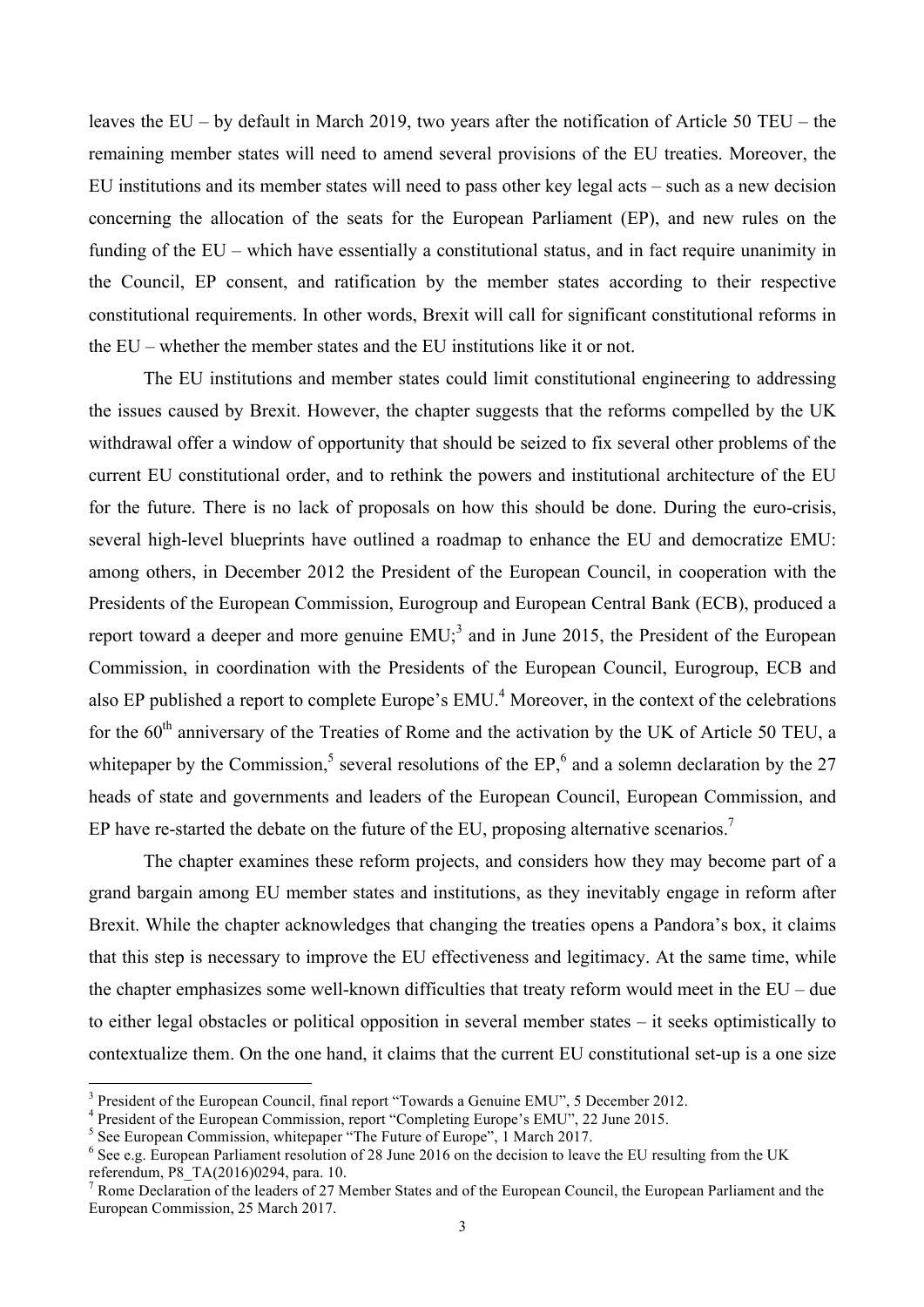fits none, with no member state satisfied with the status quo: this situation opens the door for attempts to reform the EU constitutional settlement in a Pareto-optimal way. On the other, it suggests that the recent high-level talk in favor of multi-speed integration may work as a disciplinary factor, pushing recalcitrant member states to go along plans of constitutional revision: because no state wants to be left behind when a core group vanguards forward, the likelihood that change will occur if a majority of countries so desires increases. With that said, the chapter concludes noting that multi-speed integration remains a distinctive possibility in case the efforts to reform the EU constitutional system after Brexit were to falter due to idiosyncratic national reasons.

The chapter is structured as follows. Section 2 analyzes the constitutional *changes* necessary after the UK abandons the EU, and underlines that the EU institutions and member states will need to amend at the minimum several provisions of the EU treaties, the European Council decision establishing the composition of the EP and the rules on the financing of the EU: as I explain, given the nature of these changes, major inter-state and inter-institutional bargaining and negotiations are to be expected. Section 3 summarizes the leading constitutional *proposals* for reform in the EU articulated during the euro-crisis, and more recently in the context of the celebrations for the  $60<sup>th</sup>$ anniversary of the Treaties of Rome: here I emphasize how these blueprints could be implemented as part of a grand bargain. Section 4 finally, considers the constitutional *challenges* that still pave the way toward treaty reforms, identifying legal and political obstacles in some member states: as I suggest, however, the prospect of constitutional revisions at 27 is shaped by the ever more realistic alternative that a core group of member states may decide to opt for a multi-speed solution, preceding in integration on its own, outside the EU legal order. Section 5 briefly concludes.

# 2. Constitutional change

<u> 1989 - Johann Barn, mars ann an t-Amhain an t-Amhain an t-Amhain an t-Amhain an t-Amhain an t-Amhain an t-Amh</u>

The departure of the UK compels the EU institutions and the remaining member states to change a number of key EU law measures.<sup>8</sup> Several provisions of the treaties require amendment. Moreover, revisions are necessary to the European Council decision on the allocation of seats in the EP, as well as the rules on the financing of the EU. These legal acts are formally not treaty amendments, since there is no need to use the procedure of Article 48 TEU to change them. And yet, they have a quasi-constitutional status: substantially, because they deal with crucial aspect of the (institutional and financial) functioning of the EU; and procedurally, because their approval is subject to special legislative procedures which are akin for all practical purposes to a treaty revision. Modifying the decision on the EP composition and the rules on the own resources of the EU requires member

 $8$  See Federico Fabbrini, "How Brexit Opens a Window of Opportunity for Treaty Reform in the EU", Bertelsmann Stiftung paper, September 2016.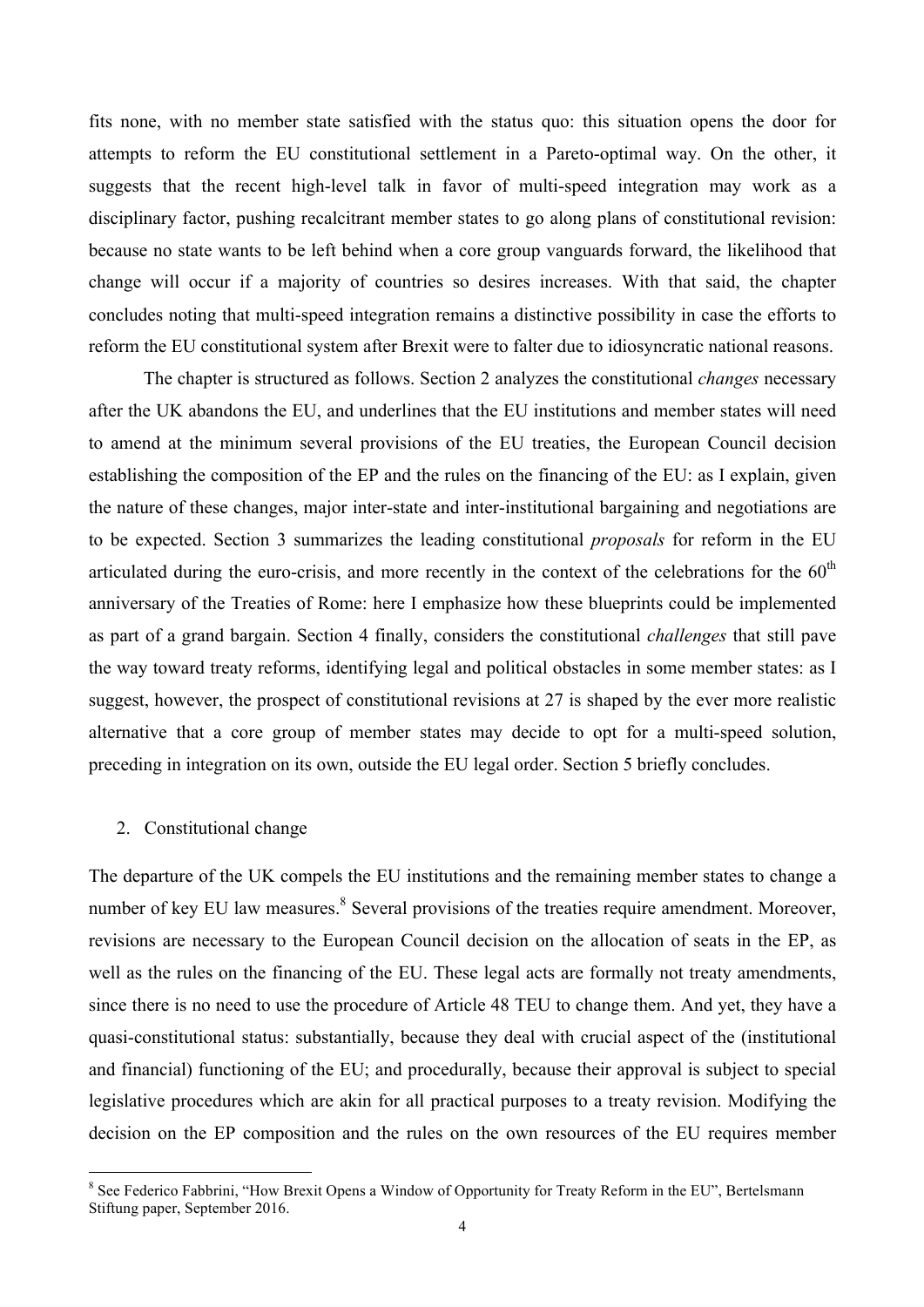states unanimity, EP involvement, as well as ratification by each member state according to its respective constitutional requirements. The necessity to re-adopt these crucial EU legal acts to adapt the EU to the departure of the UK will thus compel the member state to engage in the broad and complex bargaining, proper of major constitutional reforms.

# 2.1. EU Treaties

The most glaring treaty change which will have to be made as a result of Brexit regards Article 52 TEU. This provision – which is then further specified by Article 355 TFEU – lists the member states of the EU, including the UK. Article 52 TEU has been updated over time to account for EU enlargement. The last amendment occurred in 2013, when Croatia joined the EU. On that occasion, Article 13 of the Act concerning the conditions of accession of the Republic of Croatia – annexed to the Treaty between the 27 EU member states and Croatia – modified Article 52 TEU to include Croatia among the list of EU countries.<sup>9</sup> After the UK withdraws from the EU, Article 52 TEU will have to be modified. However, an important point must be underlined. Article 49 TEU (which regulates enlargement) explicitly authorizes "adjustments to the Treaties on which the Union is founded" to be made in the accession agreement between the member states and the applicant state. Hence, formal modifications of the EU treaties which result from the accession of a new member state can be dealt with in the accession treaty and accompanying documents – without the need for a revision of the EU treaties according to the rules of Article 48 TEU.

On the contrary, Article 50 TEU (which regulates withdrawal) does not mention an equal rule, and only states that the EU shall "conclude an agreement with [the withdrawing] State, setting out the arrangement for its withdrawal, taking into account of the framework for its future relationship with the Union". Since the agreement with the withdrawing state is negotiated by the EU as any normal international pact pursuant to Article 218(3) TFEU – and is thus a legal act hierarchically inferior to the EU treaties<sup>10</sup> – this implies that in order to modify Article 52 TEU and remove the name of the UK from the list of EU member states, resort should be made to normal amendment procedure of Article 48 TEU. An international agreement concluded by the EU, in fact, cannot modify EU primary  $law$ <sup>11</sup>. In other words, while in the case of enlargement the accession agreement suffices to introduce formal amendments to the EU treaties (such as a change to Article

<u> 1989 - Johann Barn, mars eta bainar eta industrial eta baina eta baina eta baina eta baina eta baina eta bain</u>

<sup>&</sup>lt;sup>9</sup> See Art 13 Act concerning the conditions of accession of the Republic of Croatia and the adjustments to the Treaty on European Union and the Treaty on the Functioning of the European Union, OJ 2012 L 112/25.

European Union and the Treaty of the Functioning of the European Union, OJ 2012<br><sup>10</sup> See Art 218(11) TFEU.<br><sup>11</sup> See Paul Craig, *The Treaty of Lisbon: Law, Politics and Treaty Reform* (OUP 2010) 401.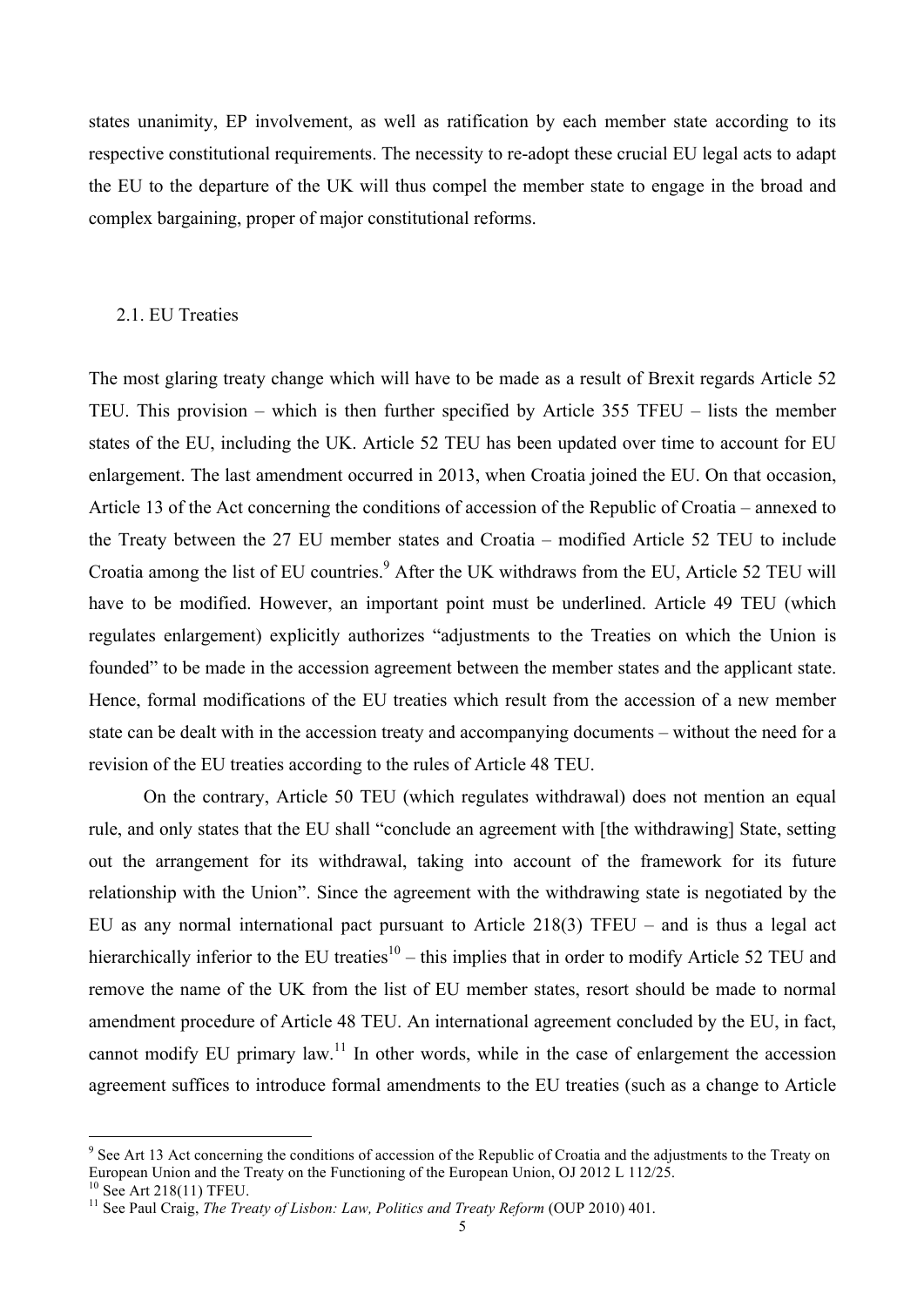52 TEU), in the case of withdrawal the secession agreement cannot do: even a banal and formal adjustment to the EU treaties such as the one under discussion here needs to be undertaken through the revision procedure disciplined in Article 48 TEU.

As is well known, Article 48 TEU outlines two revision procedures to amend the EU treaties: a simplified, and an ordinary one. However, according to Article 48(6) TEU the simplified revision procedure can only be used to "revise all or part of the provisions of Part Three of the TFEU" and at the condition that the amendment "shall not increase the competences conferred on the Union in the Treaties." In order to modify Article 52 TEU, therefore, resort has to be made to the ordinary revision procedure. This procedure requires the European Council to "convene a Convention composed of representatives of the national Parliaments, of the Heads of State or Government of the Member States, of the [EP] and of the Commission" and charged to "adopt by consensus a recommendation [to amend the treaties] to a conference of representatives of the governments of the Member States." Pursuant to Article 48(3) TEU the European Council may decide by a simple majority "not to convene a Convention should this not be justified by the extent of the proposed amendments" – but it must obtain EP consent to do so: hence the EP can insist on calling a Convention to examine proposals for revisions to the EU treaties.<sup>12</sup> Finally, amendments to the treaties have to be agreed by common accord by a conference of representatives of the member states and "shall enter into force after being ratified by all the Member States in accordance with their respective constitutional requirements."

In sum, when the UK will withdraw from the EU, the other member states will need to amend the EU treaties, at the minimum to modify Article 52 TEU (and, relatedly, Article 355 TFEU). As explained, the withdrawal agreement cannot introduce a modification to Article 52 TEU, since an international treaty concluded by the EU under Article 218 TFEU cannot modify EU primary law. Moreover, a simplified treaty amendment procedure cannot be used to change Article 52 TEU: an ordinary treaty amendment procedure is required in this context. It is quite possible that the remaining 27 member states in the European Council will quickly settle to modify Article 52 TEU and decide that a Convention is not worth for such a formal amendment. However, Article 48 TEU gives to the EP a right to insist on convening a Convention. Considering that the EP has on multiple occasions called for setting up a new Convention, $^{13}$  it cannot be excluded that the EP will exploit the opportunity created by Brexit to force the European Council to eventually set in motion a broader project of revisions and updates of the EU treaties.

<sup>&</sup>lt;sup>12</sup> See Jean-Claude Piris, *The Lisbon Treaty: A Legal and Political Analysis* (CUP 2010) 104.<br><sup>13</sup> See infra Section 3.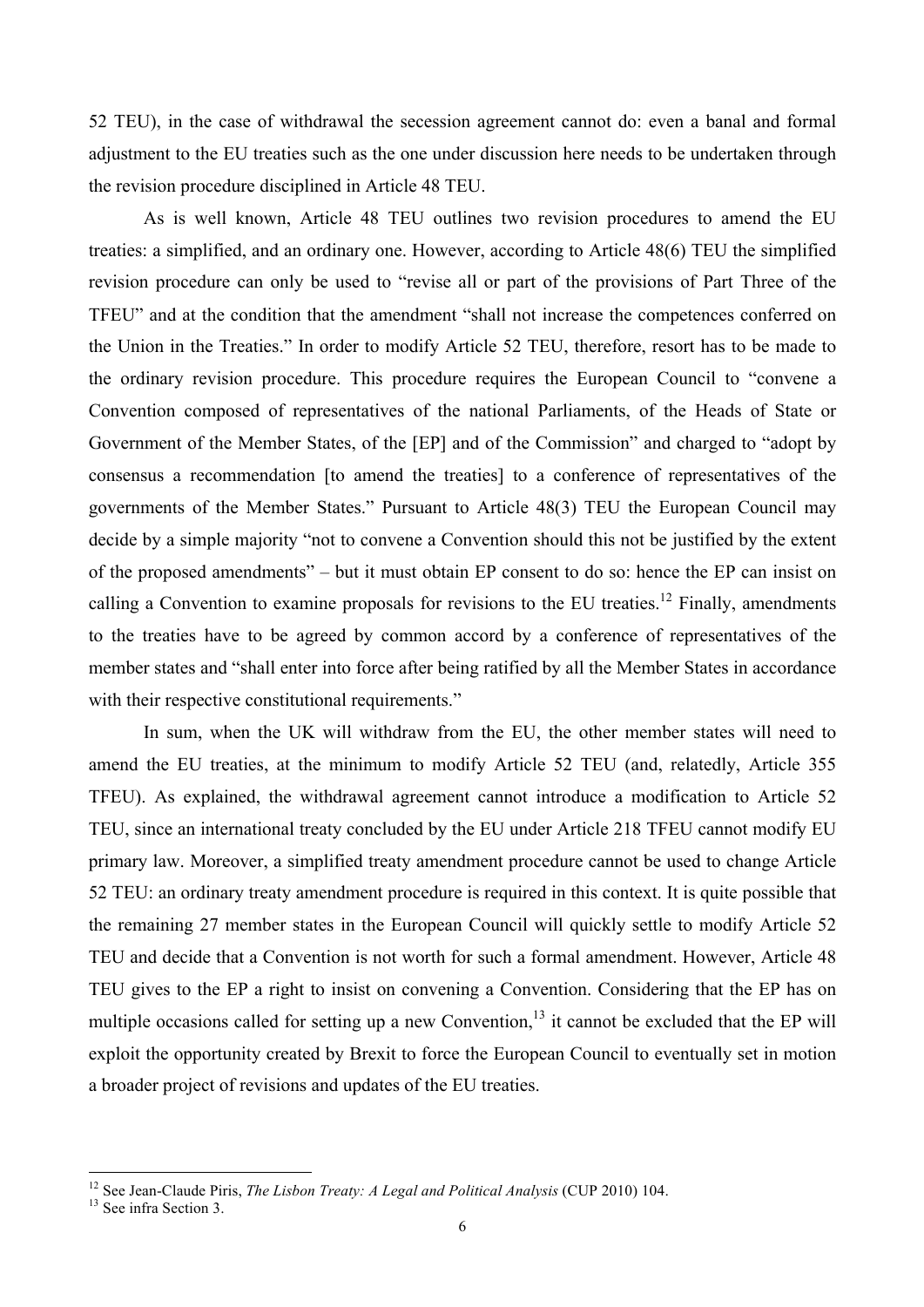#### 2.2. Composition of the European Parliament

Besides the treaty amendment discussed above, when the UK withdraws from the EU, the composition of the EP will have to be modified to account for the secession of one of its (most populous) member states. Whereas the EU treaties provisions dealing with the European Council, the Council, the European Commission and the European Court of Justice (ECJ) can be applied without much ado to a Union at 27, institutional engineering is needed to adapt the EP to the new reality. According to Article 14(2) TEU, in fact, the EP shall be composed by maximum 750 members, plus the President – hence, for a total of 751 MEPs, to be elected in the various member states according to the principle of degressive proportionality "with a minimum threshold of six members per Member State. No Member State shall be allocated more than ninety-six seats." As Article 14(2) TEU clarifies the specific allocation of EP seats in the various member states is determined in a European Council decision, "adopted by unanimity, on the initiative of the [EP] and with its consent."

Currently, the EP composition is set in a European Council decision adopted in June 2013.<sup>14</sup> This decision – the first passed since the entry into force of the Lisbon Treaty – determined the apportionment of seats in the  $8<sup>th</sup>$  EP elections in June 2014 and was the result of a long wrangling among the member states.<sup>15</sup> In fact, concerns about the allocation of EP seats among the states played out in the negotiations leading to the Lisbon Treaty and are reflected in the fact that Declarations No. 4 and No. 5, annexed to the EU treaties, address specifically this issue. Declaration No. 4, in particular, indicates that "the additional seats in the [EP]" (i.e. the  $751<sup>st</sup>$  seat) will be attributed to Italy, and Declaration No. 5 states that the European Council "will give its political agreement on the revised draft Decision on the composition of the [EP] for the legislative period 2009-2014, based on the proposal from the [EP]." These declarations – which technically are not binding, and do not have the same legal values as the EU treaties – testify however to the difficulties of finding an acceptable inter-state and inter-institutional compromise, on an issue which is regarded by national governments as a proxy for the status of their country.

Following the departure of the UK, the European Council and the EP will have to agree on a new decision on the allocation of EP seats. In fact, the June 2013 European Council decisions already anticipated that a new formula for the allocation of seats had to be agreed upon in view of the 9<sup>th</sup> EP elections in 2019,<sup>16</sup> and the EP is expected to come up with a proposal shortly. Yet, it is

<sup>&</sup>lt;sup>14</sup> European Council Decision of 28 June 2013 establishing the composition of the European Parliament, 2013/312/EU, OJ 2013 L 181/57.

<sup>&</sup>lt;sup>15</sup> See further Federico Fabbrini, "Representation in the European Parliament: of False Problems and Real Challenges" (2015) 75 Zeitschrift für ausländisches öffentliches Recht und Völkerrecht 823.

<sup>&</sup>lt;sup>16</sup> See Art 5, European Council Decision 2013/312/EU.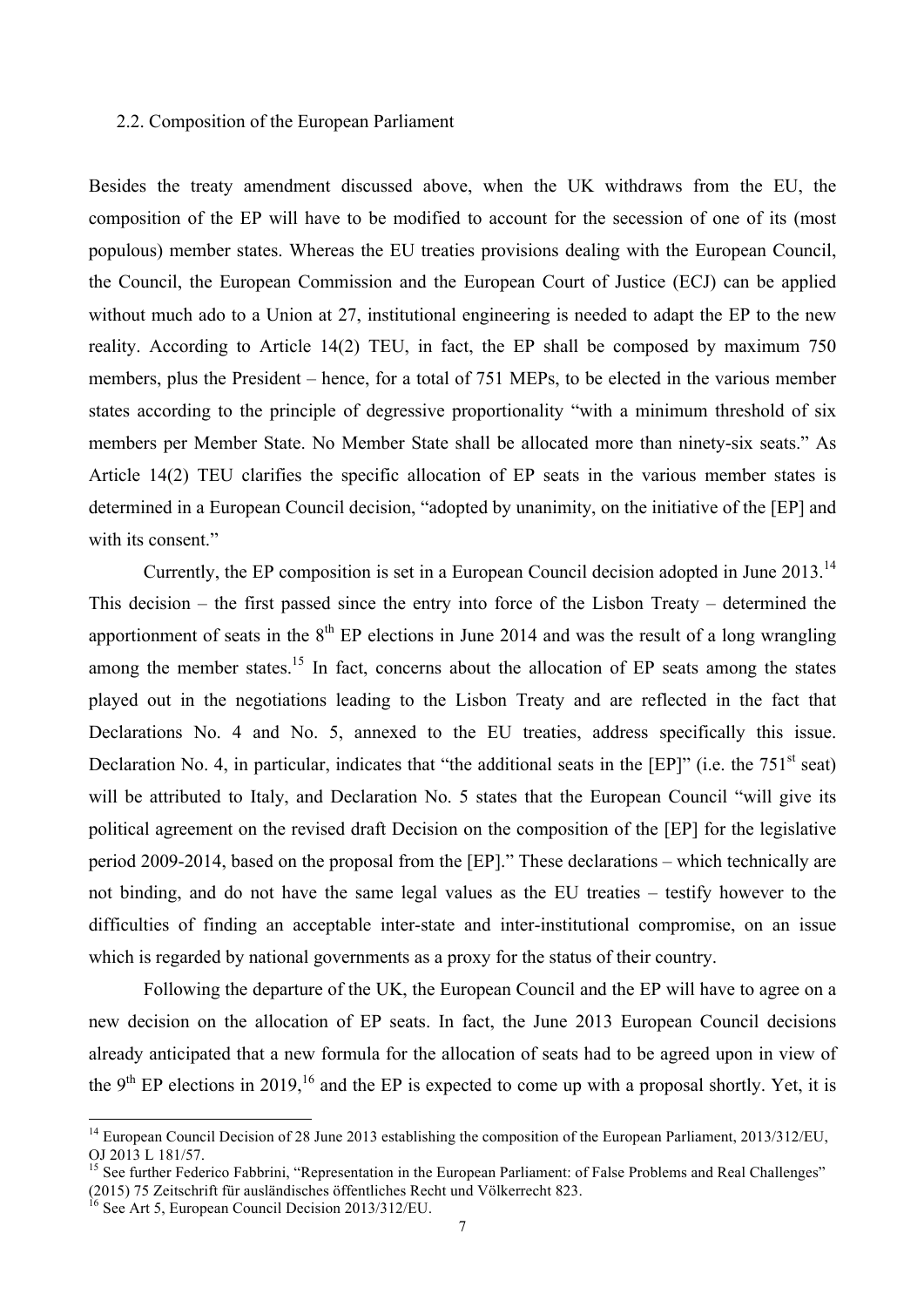clear that the withdrawal of the UK creates space for major new demands by several member states, and potentially for a heavy reshuffling of seats. In fact, the current European Council decision assigns to the UK 73 seats in the EP – the third largest delegation (after Germany and France, and on a par with Italy).<sup>17</sup> Considering that the new decision will have to be proposed by the EP, approved unanimously by the European Council, sanctioned by the EP – and then de facto ratified domestically by all member states, since national legislation will have to be put in place to regulate the specific modalities for electing the number of MEPs assigned to each member state by the EU decision – it is clear that much will be at stake during the negotiations. After all, comparative studies reveal that choices on the allocation of seats in federal systems are often taken within the framework of broader constitutional bargains, when units which may be losing out in terms of corporate representation can be compensated with other payoffs.<sup>18</sup>

In sum, the need to adopt a new decision on the composition of the EP after Brexit seems to create another window of opportunity for significant updates and revisions to the EU institutional set-up. As amending this European Council decision is – in terms of complexity – almost tantamount to a treaty revision, it cannot be excluded that the opportunity will be exploited to call for a more fully-fledged change to the EU institutional architecture, or at least to some other specific amendments to EU primary law, which may be part of a package-deal on how to assign seats among the various member states within the EP.

# 2.3. Financial provisions

In addition to the new rules on the allocation of EP seats, another legal area where major reforms will be necessitated in the EU by Brexit concerns the rules on the financing of the EU. The EU treaties provisions regulating the financing of the EU set up a highly technical and complex system, which can be summarized as follows. First, under Article 312 TFEU, the Council, acting unanimously and with the consent of the EP shall adopt a regulation laying down the multiannual financial framework (MFF) of the EU: this regulation, usually adopted for a 7-year time-span, "shall ensure that Union expenditure develops in an orderly manner." Second, under Article 311 TFEU, the Council, acting unanimously and after consulting the EP shall adopt a decision laying down the system of own resources of the Union: this decision – which "shall not enter into force until it is approved by the Member States in accordance with their respective constitutional

<sup>&</sup>lt;sup>17</sup> See Art 3, European Council Decision 2013/312/EU.<br><sup>18</sup> See Jonathan Rodden, "Strengths in Number? Representation and Redistribution in the European Union" (2002) European Union Politics 151.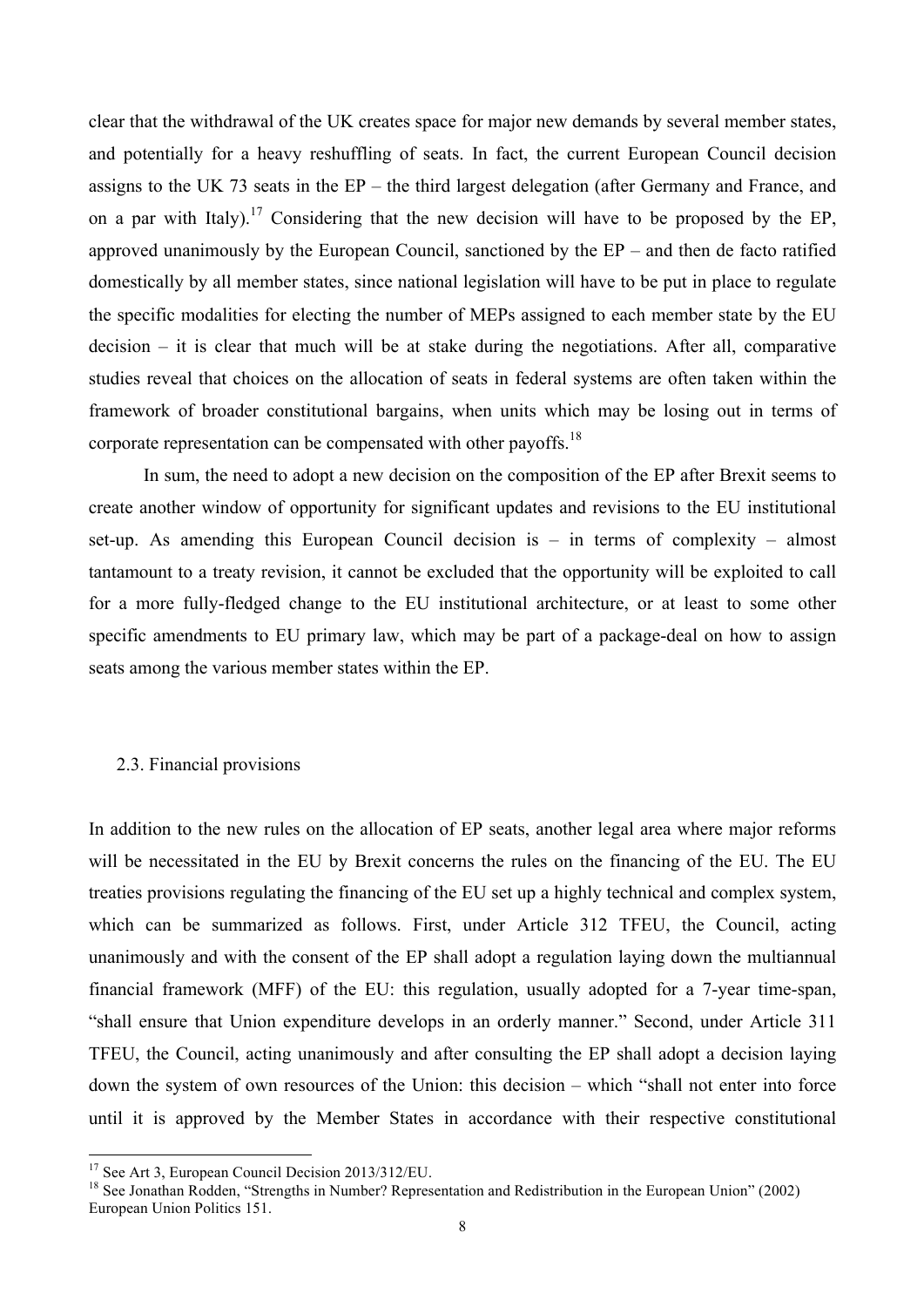requirements" – defines the *revenues*-side of the EU financing, and thus complements the MFF regulation which instead sets the *expenditures*. Third, based on the funding prospect set in the own resources decision and in light of the expenditure plan sketched in the MFF regulation, the EP and the Council adopt every year the annual budget of the EU according to Article 314 TFEU.

The current rules on the financing of the EU were set in a package of legal measures adopted after the entry into force of the Lisbon Treaty. In particular, on the revenue-side, the own resources of the EU are set in a Council decision adopted in May 2014.<sup>19</sup> On the expenditure side, instead, rules are condensed in a Council regulation adopted in December 2013, which sets the MFF for  $2014$ - $2020$ <sup>20</sup> Both these legal measures were the result of highly complex political negotiations. A proposal for a new own resources decision was tabled by the Commission in  $2011$ ,<sup>21</sup> and it took 3 years to approve it in the Council: in fact, the own resources decision is still subject to parliamentary ratification in several member states (but will apply retroactively as from 1<sup>st</sup> January 2014, when national ratification will be completed).<sup>22</sup> At the same time, negotiations for the MFF 2014-2020 broke down on several occasions, and the intervention of the European Council (in place of the Council) was necessary in order to find a compromise among the member states.<sup>23</sup>

As is well-known, the difficulties in negotiating the own resources decision and the MFF regulation are a result of the way in which the EU is currently funded.<sup>24</sup> Since, despite the letter and the spirit of the EU treaties, today resources are mostly transferred to the EU from member states' coffers, EU countries consider the contributions they make to the EU budget as *their* money, and aggressively measure the difference between their contributions to, and their receipts from, the EU budget. As a result of this state of affairs, the decision-making process about the EU budget has been captured by endless negotiations among the member states about the precise costs and benefits that each member states would incur. Because no member state its willing to transfer *its* money to the EU budget for the benefit of *other* member states, the discussion about the EU funding have become increasingly costly and decreasingly effective – every member state having a veto power on how much resources the EU should raise and how it should spend.

Given this situation, it is to be expected that after Brexit the negotiations of the new EU financial framework will be highly contentious. Although the UK enjoys a famous rebate (obtained in 1984, and preserved ever since) which allows it to pay less than it should, it still remains one of

<sup>&</sup>lt;sup>19</sup> Council Decision of 26 May 2014 on the system of own resources of the European Union, 2014/335/EU, Euratom, OJ 2014 L 168/105.

<sup>&</sup>lt;sup>20</sup> Council Regulation (EU, Euratom) No 1311/2013 of 2 December 2013 laying down the multiannual financial framework for the years 2014-2020, OJ 2013 L 347/884.

<sup>&</sup>lt;sup>21</sup> See Commission proposal for a Council Decision on the system of own resources of the European Union, 29 June 2011, COM(2011)510 final.<br>
<sup>22</sup> See Art 11 Council Decision 2014/335/EU, Euratom.<br>
<sup>23</sup> See European Council meeting, 22-23 November 2012.<br>
<sup>24</sup> See Federico Fabbrini, "Taxing and Spending in the Eurozone" (2014) 39 Europ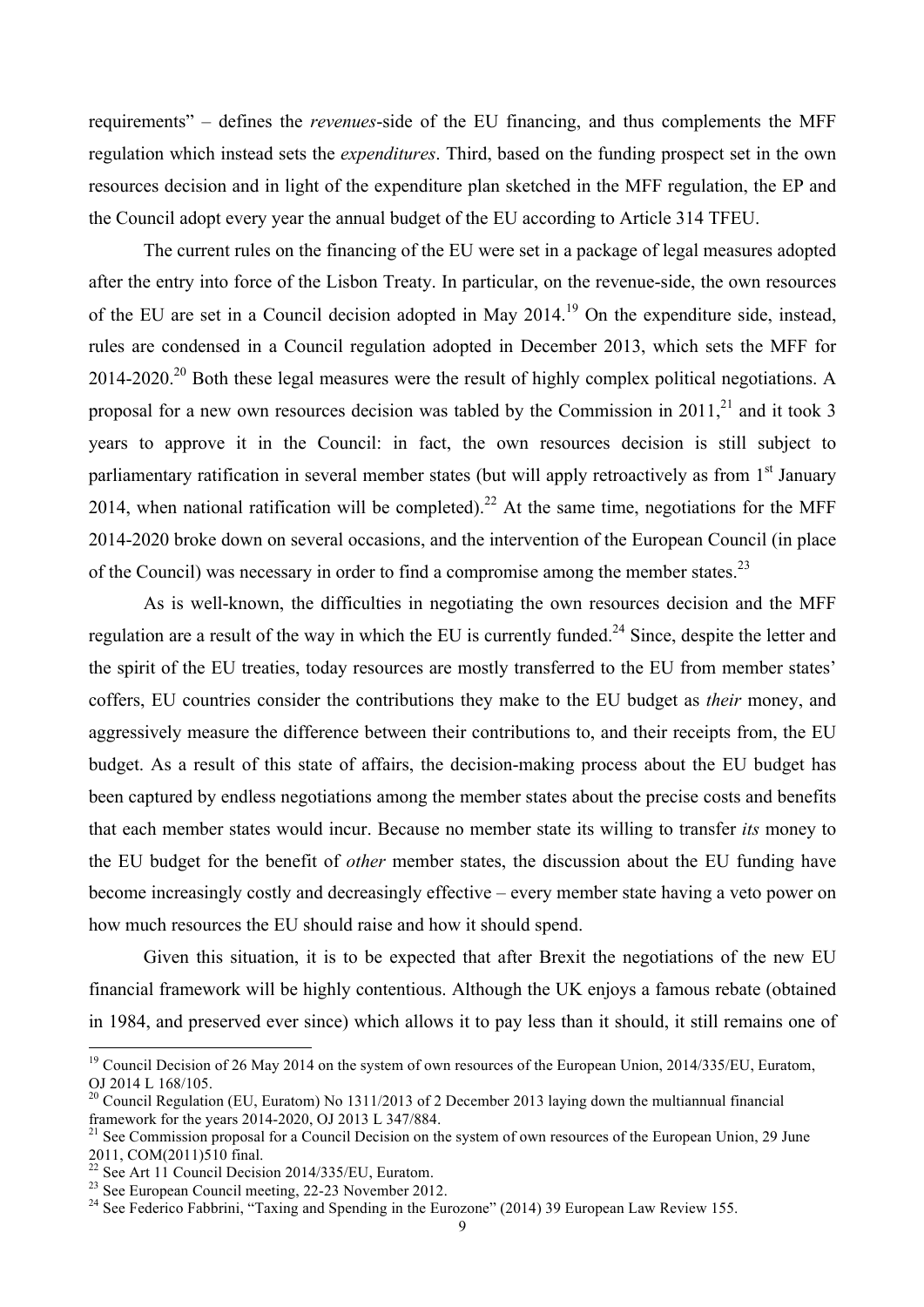the major contributors to the EU budget – the  $4<sup>th</sup>$  total net payer into the EU coffers (after Germany, France and Italy).<sup>25</sup> Hence, when the UK will pull out of the EU the question will arise of how to handle the loss of UK contributions to the EU budget. In principle, the EU could reduce expenditures in proportion to the UK quota – but it seems unlikely that states which are net beneficiaries of EU spending would endorse such an outcome. Alternatively, the states which are net contributors to the EU budget could increase their contributions to wind-up the shortfall – but again it seems unlikely that countries which are already paying into the EU budget more than what they get in return would endorse this option. In this context, therefore, Brexit may create a window of opportunity for a more significant constitutional rethinking of the EU financing system.<sup>26</sup>

In sum, the need to adopt new legal rules for EU revenues and expenditures for the post-2020 financial framework attains a new meaning as a consequence of the UK departure from the EU. Given the complexities already characterizing the negotiations of the EU financing system, it is to be expected that the withdrawal of one of the (richest) member states will heat up further the tone of the future negotiations, between member states, and among EU institutions. Since the adoption of the MFF regulation, and even more so of the own resources decision, are practically tantamount to a treaty revision – as reflected in the need of state ratifications according to national constitutional requirements – major challenges are to be expected. Brexit changes the stakes in the negotiations, tipping the balance in favor of some kind of reform. Although until now member state governments have been lukewarm at initiatives to endow the EU with adequate taxing and spending powers – independent from member states' financial transfers – in the aftermath of Brexit these ideas may acquire a new attractiveness as a way to provide adequate funding to the EU.

# 3. Constitutional proposals

<u> 1989 - Johann Barn, mars eta bainar eta industrial eta baina eta baina eta baina eta baina eta baina eta bain</u>

As the previous section has shown, Brexit opens windows of opportunity for wider constitutional changes in the EU. Resort to Article 48 TEU could be exploited by the EP to push further other revisions to EU primary law. Moreover, since the UK is one of the most populous and richest member states of the EU, its withdrawal from the EU will significantly change the stakes of the renegotiation of the decision on the composition of the EP and the financing of the EU: while these acts were already scheduled to be renewed before 2019 (for the new EP elections) and 2020 (for the

<sup>&</sup>lt;sup>25</sup> See European Commission, "EU Expenditure and Revenue 2014-2020", interactive chart available at http://ec.europa.eu/budget/figures/interactive/index\_en.cfm

<sup>&</sup>lt;sup>26</sup> See Edoardo Traversa and Alexander Maitrot de la Motte, "Le fédéralisme économique et la fiscalité dans l'Union européenne", in Stéphane De la Rosa et al (eds), *L'Union européen et le fédéralisme économique* (Bruylant 2015) 343.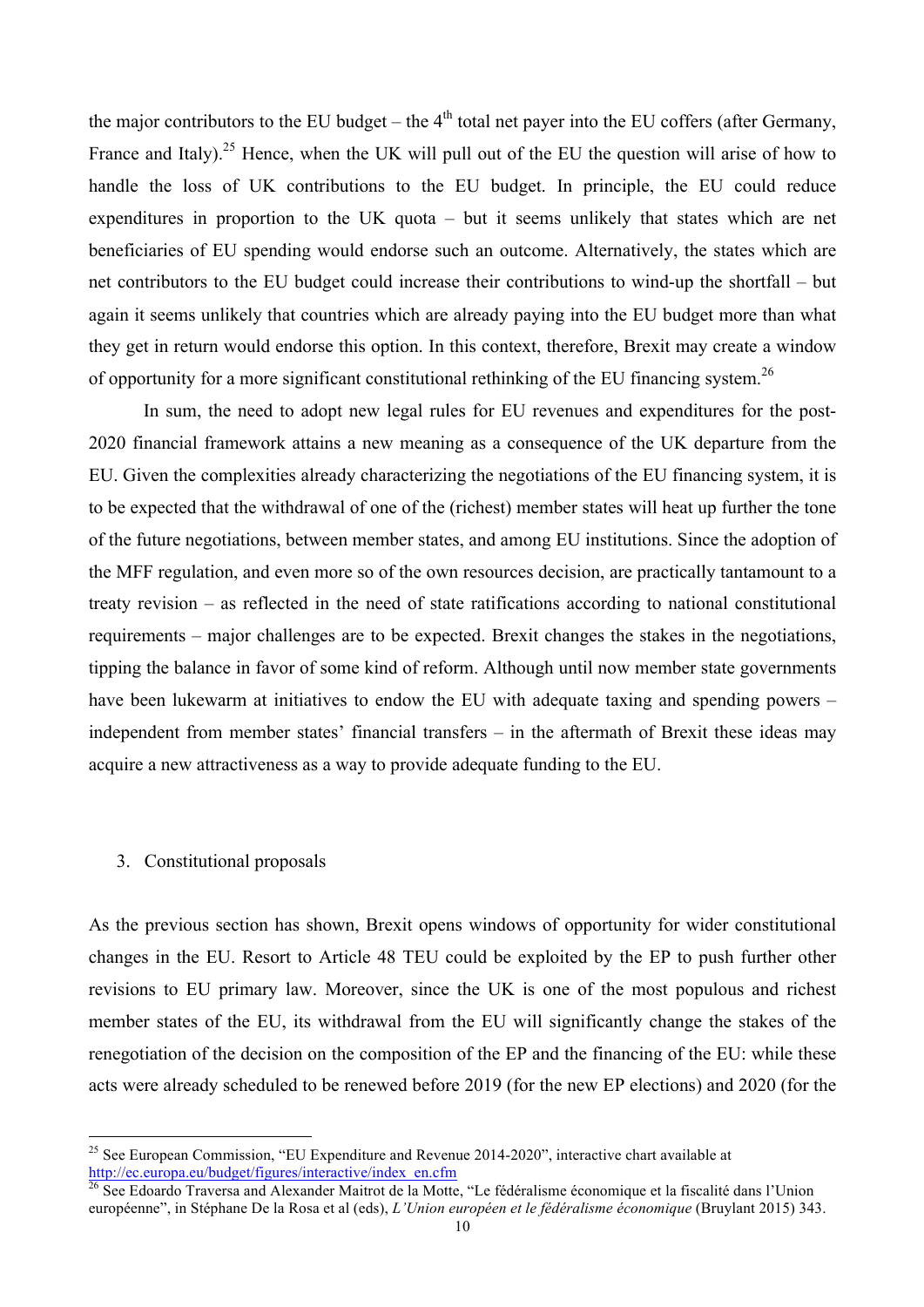new MFF), it seems clear that without the UK the other member states and the EU institutions will need to engage in a much more significant grand bargain, both to re-apportion seats and to re-think the revenues and expenditures of the EU for a post-Brexit era. In this context, several of the proposals for constitutional reforms that had been brought forward by the EU institutions and member states' government may acquire a new relevance. In fact, in the midst of the euro-crisis and then at the occasion of the celebrations for the  $60<sup>th</sup>$  anniversary of the Treaties of Rome, multiple blueprints have been outlined to re-launch the European integration project: and these may become part of a package-deal of constitutional reforms post-Brexit.

## 3.1. The euro-crisis and EMU

The euro-crisis, which challenged the functioning of EMU since 2009, prompted a wide set of legal and institutional reforms.<sup>27</sup> Nevertheless, additional proposals have been articulated over-time at the highest EU institutional level to improve further the effectiveness and the legitimacy of EMU. Following an explicit mandate of the European Council, the President of the European Council, jointly with the Presidents of the European Commission, the Eurogroup and the ECB, delivered in December 2012 a report "Towards a Genuine EMU,"<sup>28</sup> which outlined a road-map of EMU reforms, including deeper economic, banking and fiscal union coupled with a new framework of democratic legitimacy and accountability. And following the EP election in May 2014, and the appointment of a new European Commission in October 2014, the heads of state and government of the Eurozone entrusted the President of the European Commission, in close cooperation with the Presidents of the European Council, the Eurogroup, and the ECB, with the task to bring forward the work on the future of  $EMU^{29}$  – an effort which resulted in the publication in June 2015 of a report, signed also by the President of the EP, on "Completing Europe's EMU."<sup>30</sup>

The European Commission, the ECB, and the EP have then also been individually active to push for further changes in the functioning of EMU. In November 2012 the European Commission unveiled a blueprint for a deep and genuine EMU, opening a debate on future reforms.<sup>31</sup> and in October 2015 it charted its proposed steps to complete  $EMU$ .<sup>32</sup> The ECB President has on multiple

<sup>&</sup>lt;sup>27</sup> See Federico Fabbrini, *Economic Governance in Europe* (OUP 2016).

<sup>&</sup>lt;sup>28</sup> President of the European Council, final report (n 3).<br>
<sup>29</sup> Euro Summit Statement, 24 October 2014, para 2.<br>
<sup>30</sup> President of the European Commission, report (n 4).<br>
<sup>31</sup> European Commission Communication, "A Bluep

<sup>&</sup>lt;sup>32</sup> See European Commission Communication, "On Steps Toward Completing Economic and Monetary Union", 21 October 2015, COM(2015)600 final.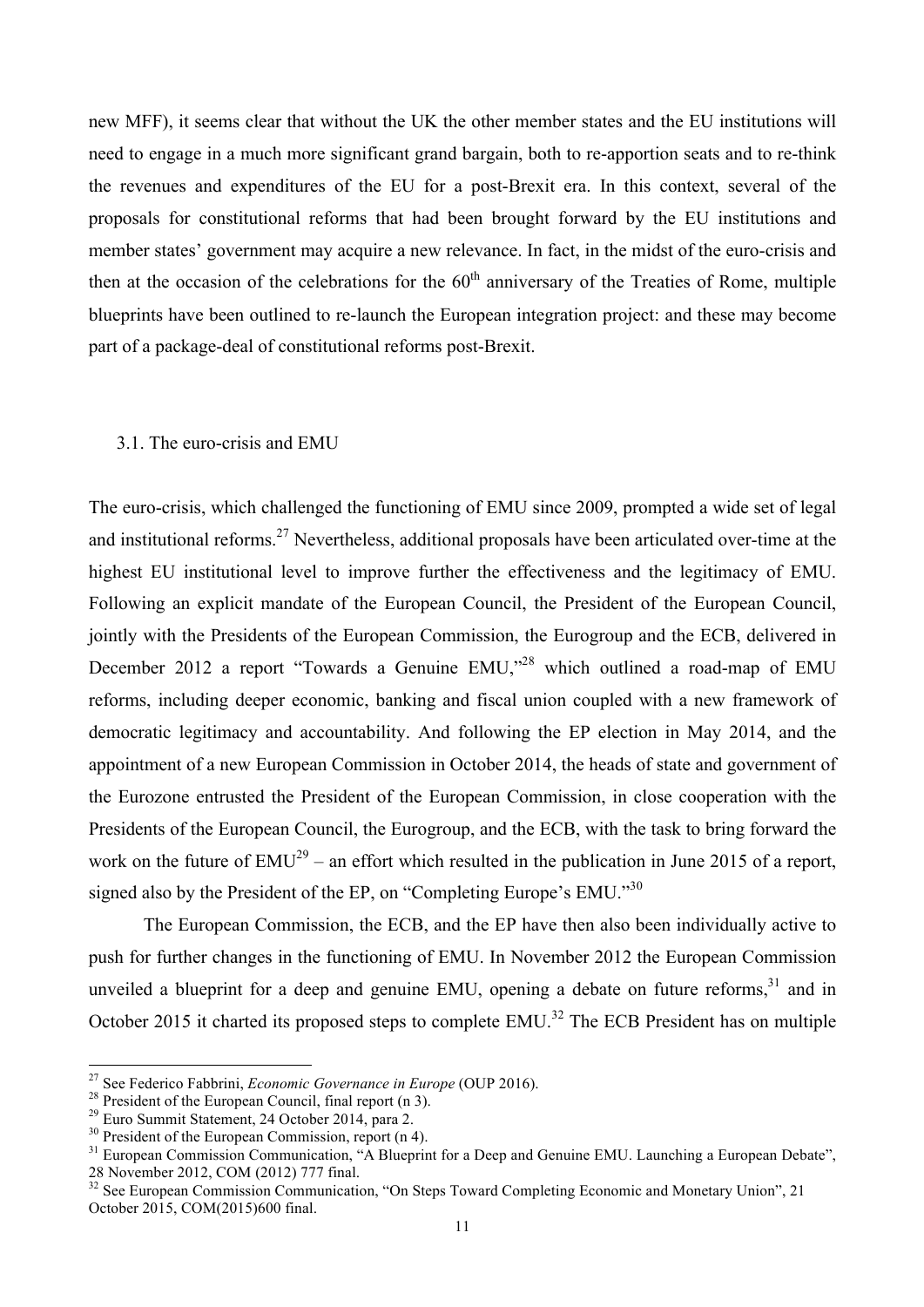occasions underlined the importance of overcoming the asymmetry of EMU, by complementing monetary policy with a real supranational economic policy.<sup>33</sup> And the EP has repeatedly expressed its desire that constitutional changes be brought back on the agenda of the EU institutions, including by reviving the Convention method to re-discuss the architecture of EMU.<sup>34</sup> In particular, the EP has made the case in favor of endowing the Eurozone with a fiscal capacity – that is, a countercyclical stabilization mechanism that can be used to ensure the proper functioning of EMU – and has called for greater parliamentary scrutiny in the framework of EU economic governance.<sup>35</sup> At the same time, the EP has stated that action should be taken to re-incorporate within EU law the EMUrelated intergovernmental treaties concluded outside the EU legal order, using that opportunity for a broader overhaul of the EMU constitutional system.<sup>36</sup>

Moreover, several national governments have made the case for further legal and institutional reforms in EMU aimed at enhancing the Eurozone effectiveness and legitimacy. Among others, the French President brought forward the idea to create a Eurozone presidency and endorsed the call for an EMU fiscal capacity.<sup>37</sup> The Italian Minister of Finance proposed the creation of a European unemployment insurance scheme.<sup>38</sup> And the then French and German Ministers of the Economy argued that the EU needs institutional changes to handle its democratic deficit.<sup>39</sup> In fact, although the European Council as a whole has so far shied clear of endorsing any major blueprint for constitutional change in the EU, such as the creation of a Eurozone treasury, proposals for legal and institutional reforms have been supported by countries as diverse as Spain.<sup>40</sup> Slovakia,<sup>41</sup> and Belgium.<sup>42</sup> And the German government too – despite the comfortable dominant

 $33$  See ECB President, Mario Draghi, Introductory statement in front of the EP, 15 June 2015 (expressing its support for "a quantum leap towards a stronger, more efficient institutional architecture" for EMU).

<sup>&</sup>lt;sup>34</sup> See European Parliament Resolution of 20 November 2012 towards a Genuine EMU, P7\_TA(2012)0430 para. 6; and European Parliament Resolution of 12 December 2013 on the constitutional problems of multi-tier governance in the European Union, P7 TA(2013)0598 para.s 67-69.

<sup>&</sup>lt;sup>35</sup> See European Parliament Resolution of 23 May 2013 on future legislative proposals for EMU, P7\_TA(2013)0222; and European Parliament Resolution of 24 June 2015 on the review of economic governance framework: stock-tacking

and challenges, P8\_TA(2015)0238.<br><sup>36</sup> See European Parliament Resolution of 2 February 2012 on the European Council meeting of 30 January 2012,<br>P7 TA(2012)0023, para. 7.

 $\overline{p}^3$  See French President François Hollande, "Intervention liminaire de lors de la conférence de presse", Paris, 16 May 2013, 6 (speaking of "un gouvernement économique qui se réunirait, tous les mois, autour d'un véritable Président.").

<sup>&</sup>lt;sup>38</sup> See Italian Minister of Finance Pier-Carlo Padoan, "European Unemployment Insurance Scheme", October 2015.<br><sup>39</sup> See French Minister of the Economy Emmanuel Macron and German Minister of the Economy Sigmar Gabriel, Op-

Ed, "Europe Cannot Wait Any Longer", *The Guardian*, 3 June 2015 (stating that "to make its institutions work [...]<br>Europe will need to address its democratic deficit as well as its executive one.").

<sup>&</sup>lt;sup>40</sup> See Government of Spain, "Better Economic Governance in the Euro area: Spanish Contribution", May 2015, 7.<br><sup>41</sup> See Government of Slovakia, "Contribution on Preparing for Next Steps in Better Economic Governance in t Euroarea", May 2015, 3.

<sup>&</sup>lt;sup>42</sup> See Government of Belgium, "Report on Preparing for Next Steps in Better Economic Governance in the Euroarea", 27 April 2015, 3.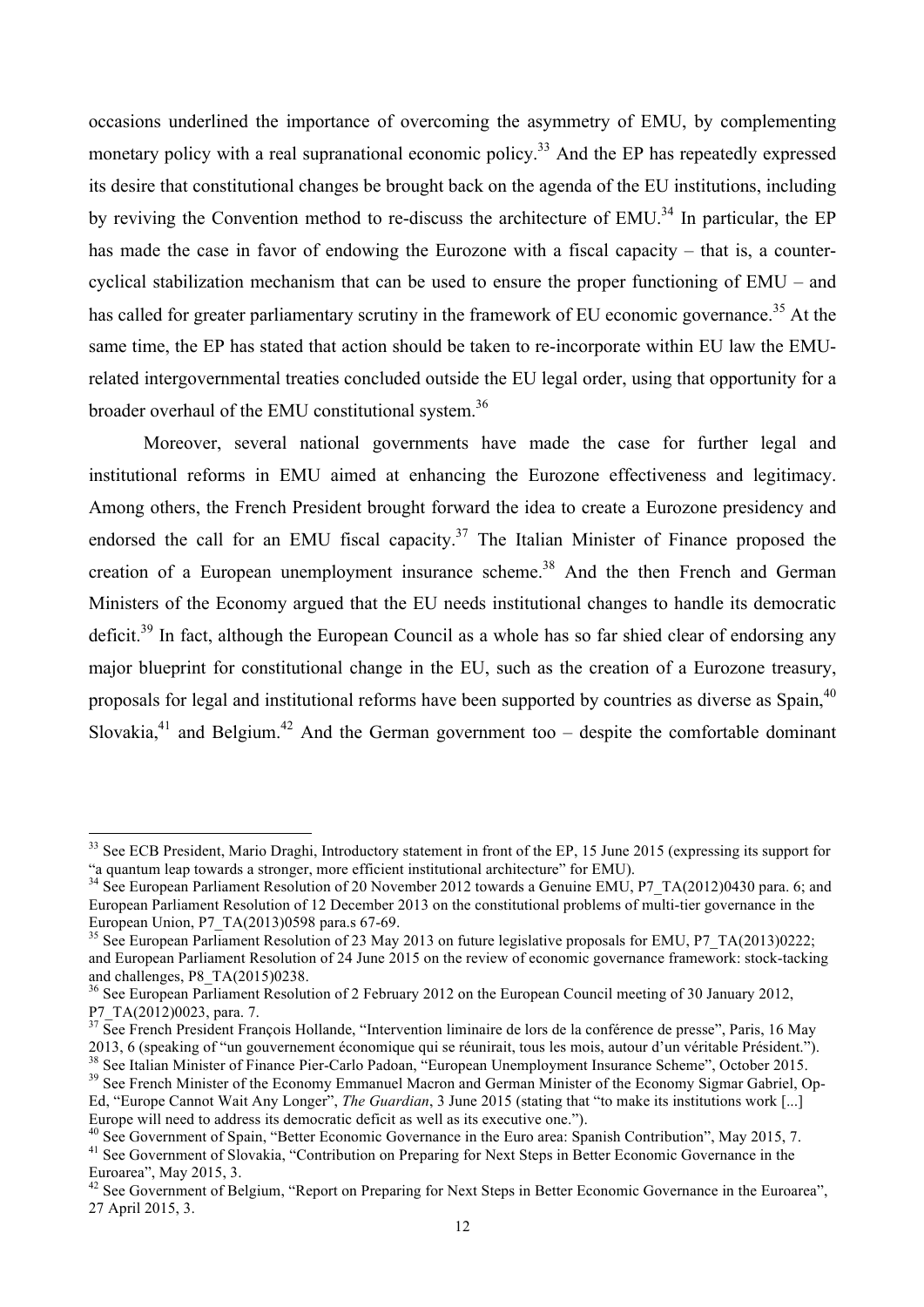position it has come to play in EMU governance during the euro-crisis<sup>43</sup> – has emphasized the need to change the treaties, to either reform the institutions,<sup>44</sup> or improve the rules.<sup>45</sup>

# 3.2. The  $60<sup>th</sup>$  Anniversary of the Rome Treaties and the EU

The debate on EU constitutional reform has then received a further boost on the occasion of the celebrations of the 60<sup>th</sup> anniversary of the Treaties of Rome in March 2017. As this historic moment arrived exactly at the time when the UK triggered Article 50 TEU, the EU institutions and the member states sought to reflect on how to absorb the loss of the UK while charting a new way forward. The results of these reflections go beyond the EMU-focused debate that took place during the euro-crisis, but the blueprints produced on the road to Rome reflect variable levels of ambition. The European Commission published in March 2017 a whitepaper aimed at opening a debate on the future of the EU at  $27<sup>46</sup>$  The whitepaper, which will be integrated in 2017 by several sector-specific contributions,<sup>47</sup> outlines five alternative scenarios: 1) carrying on; 2) nothing but the single market; 3) those who want more do more; 4) doing less more efficiently; and 5) doing much more together. These scenarios are presented by the Commission to the member states for considerations, but the Commission has not itself outlined its preferences for the way forward.

While the initiative of the Commission lacked a clear vision, the EP has been more consistent in advancing proposals for constitutional reforms in the EU after Brexit. The EP has recently approved a set of resolutions which combine calls for a greater exploitation of the legal and institutional mechanisms currently available under the Treaty of Lisbon, while outlining a roadmap for treaty reforms in the mid-term. On the one hand, the EP has claimed that the action should be taken *à traité constant*, with further integration in the area of economic governance, social policy, and defense.<sup>48</sup> Moreover, the EP has reaffirmed its intention to set up a fiscal capacity for the EU, based on real EU taxes.<sup>49</sup> as recently indicated also in the final report of the High Level Group on Own Resources chaired by former Italian Prime Minister and European Commissioner Mario

<u> 1989 - Johann Barn, mars eta bainar eta industrial eta baina eta baina eta baina eta baina eta baina eta bain</u>

<sup>44</sup> See Berlin Group, Final Report of the Future of Europe Group of the Foreign Ministers of Austria, Belgium, Denmark, France, Italy, Germany, Luxembourg, the Netherlands, Poland, Portugal and Spain, 17 September 2012. <sup>45</sup> See German Finance Minister Wolfgang Schäuble, "Strategy for a European Recovery", Keynote speech at the 5<sup>th</sup> Bruges European Business Conference, 27 March 2014 (speaking in favor of a "European budget commissioner, who would be able to reject national budgets if they don't correspond to the rules we have jointly agreed."). <sup>46</sup> European Commission whitepaper (n 5).<br><sup>47</sup> See e.g. European Commission reflection paper on "The Social Dimension of Europe", 26 April 2017 and European

<sup>&</sup>lt;sup>43</sup> See Federico Fabbrini, "States' Equality v States' Power: the Euro-Crisis, Inter-State Relations and the Paradox of Domination" (2015) 17 Cambridge Yearbook of European Legal Studies 3.

Commission reflection paper on "The Deepening of Economic and Monetary Union", 31 May 2017.<br><sup>48</sup> See European Parliament resolution of 16 February 2017 on improving the functioning of the European Union

building on the potential of the Lisbon Treaty, P8\_TA(2017)0049.<br><sup>49</sup> See European Parliament resolution of 16 February 2017 on budgetary capacity for the Eurozone, P8\_TA(2017)0050.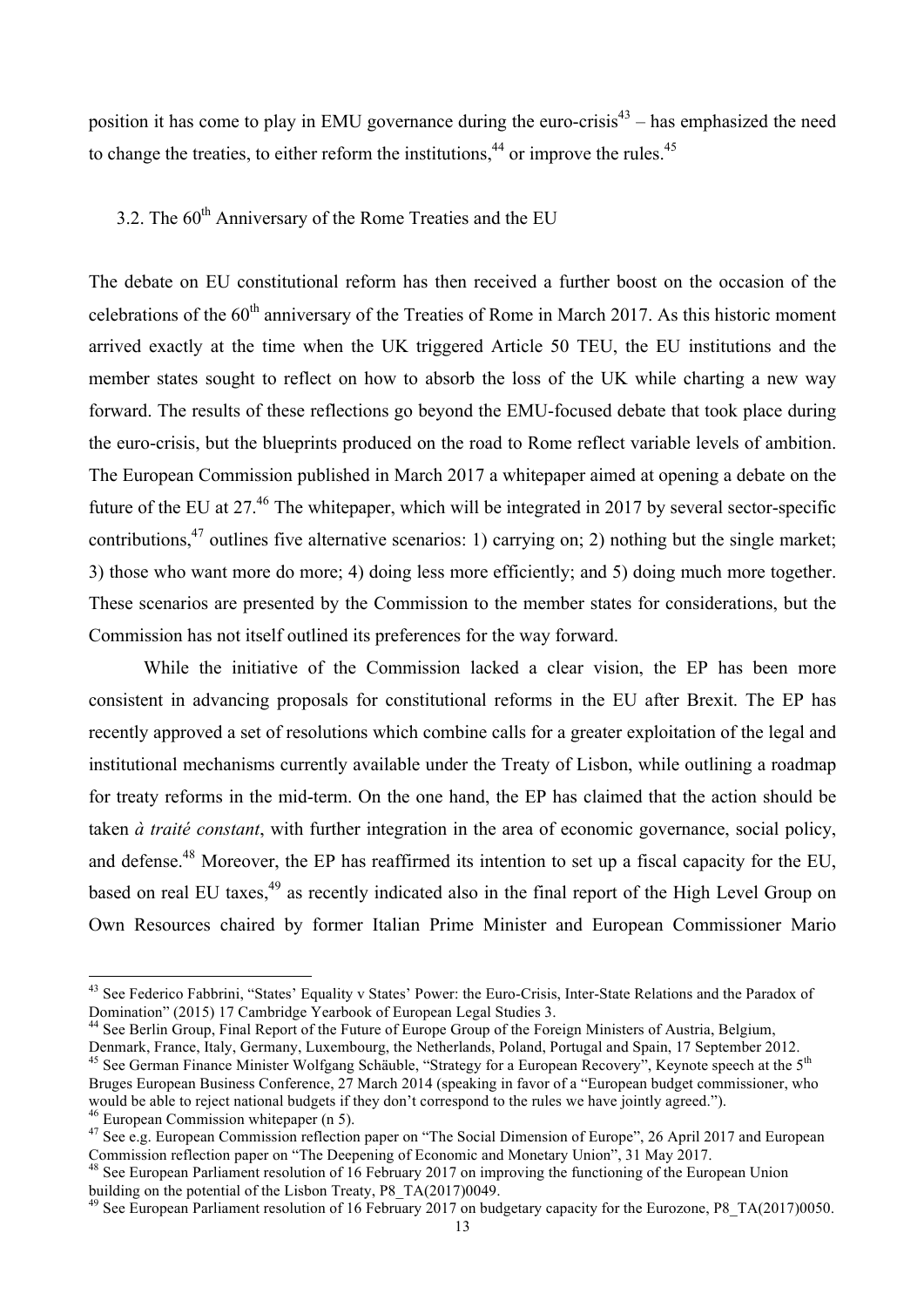Monti.<sup>50</sup> On the other hand, however, the EP has also unveiled its plans for constitutional changes beyond the Treaty of Lisbon, aimed at overhauling more fundamentally the EU institutional architecture,<sup>51</sup> and it has emphasized how Brexit should be used to this end.<sup>52</sup>

Heads of state and government, finally, have also debated the future of the EU, first in a declaration signed in Bratislava in September 2016,<sup>53</sup> and then in a declaration signed in Rome – together with the Presidents of the European Council, European Commission and EP – in March 2017.<sup>54</sup> While this declaration is mostly focused on celebrating the achievements of 60 years of European unity, it indicates space for future interstate cooperation in the field of internal security, economic growth, social protection as well as foreign policy and defense – an area where rapid changes have occurred since the election of the new US administration.<sup>55</sup> The declaration avoids any discussion on the legal and institutional mechanisms to achieve these objectives, and contents itself with proclaiming that the EU member states and institutions will "promote a democratic, effective and transparent decision-making process and better delivery." Nevertheless, the minimalist compromise reached in the Rome has not obfuscated the calls – notably by the Italian President,<sup>56</sup> and the speakers of parliaments of 14 EU member states<sup>57</sup> – for immediate treaty changes to establish a federal union endowed with adequate powers and democratic legitimacy.

#### 3.3. Grand bargain?

In the context of the euro-crisis and the celebrations of the  $60<sup>th</sup>$  anniversary of the Rome Treaties many proposals for reform have been advanced. While several of the blueprints openly speak about treaty amendments and the revision of other EU basic acts, other are instead more modest and rather seek to bring about change within the framework of the current treaties. Nevertheless, all proposals

<sup>&</sup>lt;sup>50</sup> See Mario Monti, High Level Group on Own Resources, final report and recommendations, "Future Financing of the EU", December 2016.

<sup>&</sup>lt;sup>51</sup> See European Parliament resolution of 16 February 2017 on possible evolutions of and adjustments to the current institutional set-up of the European Union, P8  $TA(2017)0048$ .

 $52$  See European Parliament resolution of 5 April 2017 on negotiations with the United Kingdom following its notification that it intends to withdraw from the European Union, P8\_TA(2017)0102.<br><sup>53</sup> See Bratislava Declaration, 16 September 2016.<br><sup>54</sup> See Rome Declaration (n 6).<br><sup>55</sup> See High Representative of the EU for Foreign Aff

Security Policy, June 2016; European Parliament resolution of 22 November 2016 on the European Defense Union, P8\_TA(2016)0435; and Foreign Affairs Council Conclusions, 6 March 2017, Annex – Concept Note: Operational Planning and Conduct Capabilities for CSDP Missions and Operations.

<sup>&</sup>lt;sup>56</sup> See Italian President Sergio Mattarella, "I valori dell'Europa", intervento in occasione della seduta congiunta delle Camere per il 60° anniversario dei Trattati di Roma, Rome, 22 March 2017 (speaking of the need to relaunch "la riforma dei Trattati").<br><sup>57</sup> See President of the French Assemblé Nationale Claude Bertolone. President of the Italian Camera dei Deputati

Laura Boldrini, President of the German Bundestag Norbert Lammert et al, "Un patto per l'Unione federale", *La Stampa*, 26 February 2012.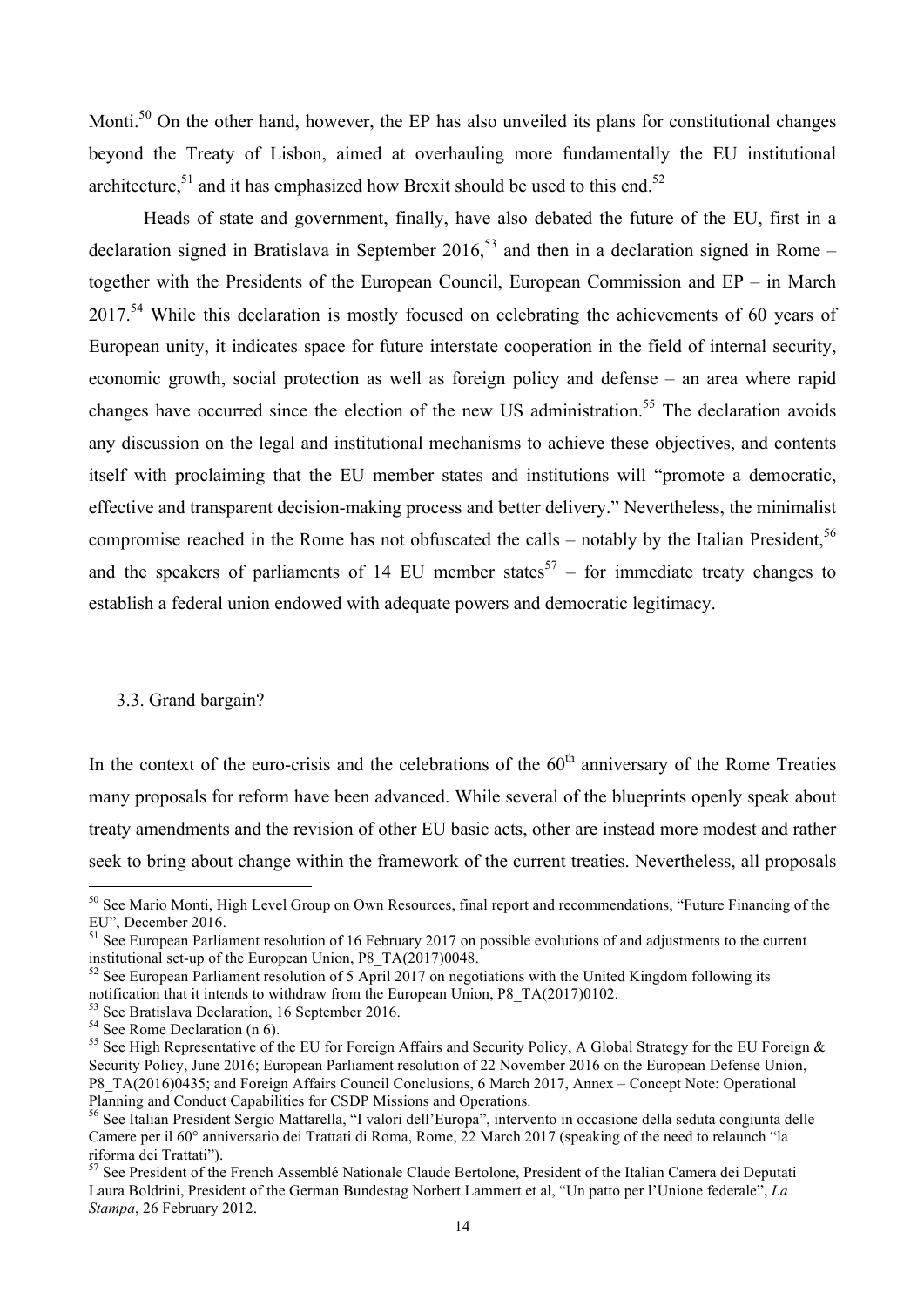reveal unease for the way how the EU currently functions and thus call for reforms of the system, by tackling several legal or institutional problems in the EU, and EMU specifically. In particular, all the reform projects by the EU institutions as well as by the member states identify two main area for action. First, calls are being recurrently made for changes to the EU *institutional* architecture – e.g. to enhance the legitimacy of decision-making, or to improve the effectiveness of executive action, if it may be through the creation of new institutions. Secondly, reform proposals persistently focus on *substantive* issues, and notably on the problems of EMU stability, fiscal capacity and EU own resources to finance the growing set of policies that the EU should carry out.

As Section 2 has pointed out, Brexit will compel the EU institutions and the 27 member states to engage in constitutional reforms *precisely* in the areas of the institutions and the finances of the EU. Because the EU institutions and the member states need to reconsider core EU constitutional norms, Brexit opens a window of opportunity for implementing a number of constitutional proposals which had been discussed at the highest level for several years – but so far never put into practice. Constitutional change is a serious business and member states and EU institutions understandably engage reluctantly with it. But since after Brexit the EU treaties and other quasi-constitutional acts will have to be changed anyway, entrepreneurial EU institutions and member states now have greater margin of maneuver to push for further constitutional change. In this context, therefore, the reform proposals debated during the last decade may be taken seriously as part of a grand constitutional bargain between EU institutions and member states.

As scholars of constitution-making have emphasized.<sup>58</sup> changes to the legal foundations of a political regime hardly ever occur in good times: rather, they tend to occur in moments of crisis, when there is a window of opportunity to exploit. Moreover, constitutions are never ideal documents: rather, they are the result of compromise between competing interests. In order to succeed processes of constitution-making must ensure that each player around the negotiating table obtains some net gain from the end result. Given the far-reaching adaptations to the EU legal order that the EU institutions and the member states will need to make as a result of Brexit, however, the need for a grand bargain significantly increases, and proposals which have been thus far only discussed in the abstract may become real. In fact, more far-reaching institutional and substantive changes to the EU regime could become indispensable for reaching the inter-state and interinstitutional compromises necessary to adapt the EU to the reality of a Union at 27. By compelling treaty reforms, therefore Brexit offers an opportunity which can – and in my view should – be seized to strike a new grand bargain to improve the EU constitutional architecture.

<sup>&</sup>lt;sup>58</sup> See Tom Ginsburg et al., "Does the Process of Constitution-Making Matter?" (2009) 5 Annual Review of Law and Social Science 1.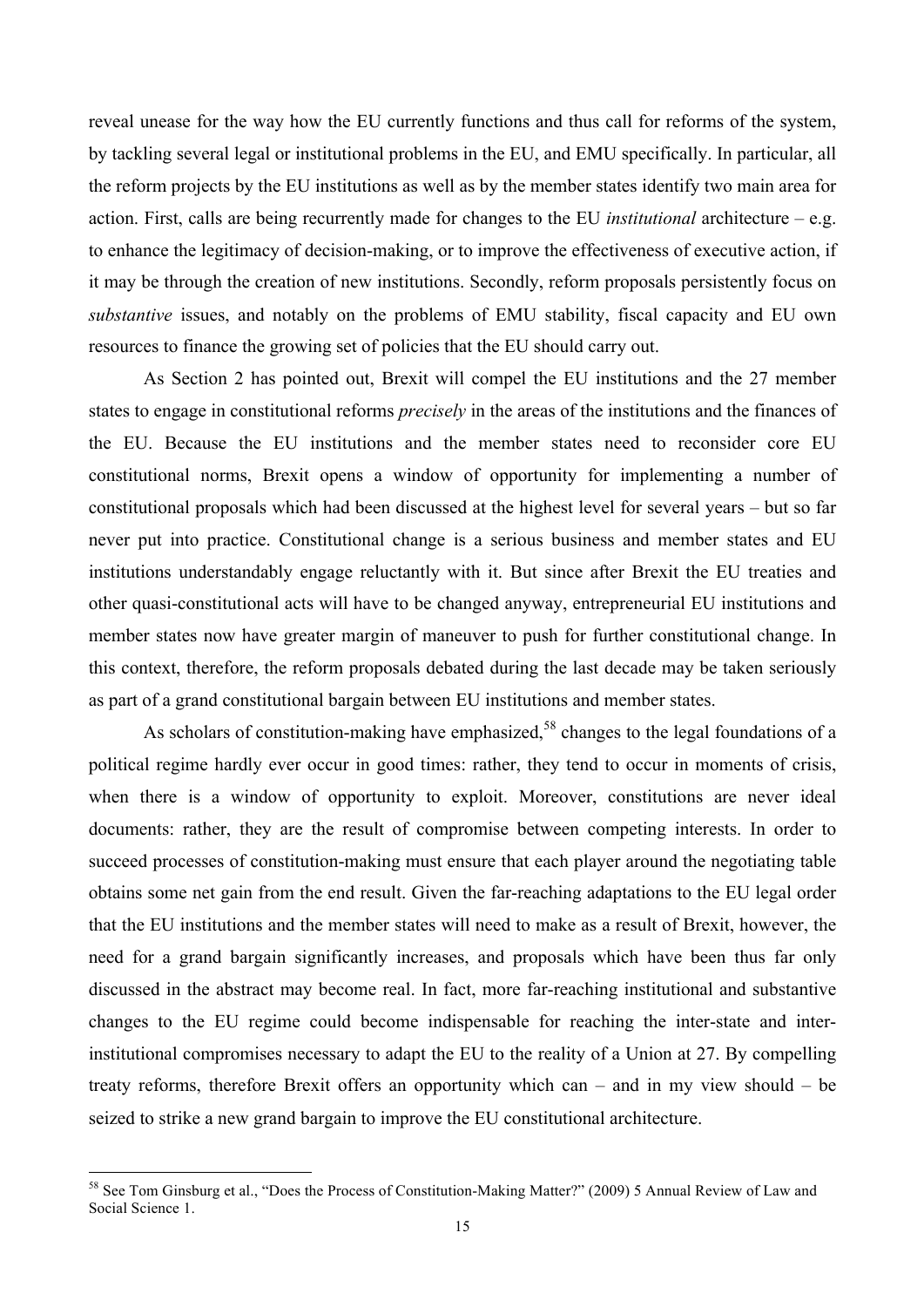# 4. Constitutional challenges

The previous section summarized the multiple proposals recently advanced for constitutional reform in the EU; and discussed how these could be part of a grand bargain after Brexit. However, it is clear that any major initiative to reform the EU – even one exploiting the window of opportunity created by the need to adapt the EU to the new reality at 27 – would meet important challenges. There are in fact legal constraints and political obstacles in a number of member states that complicate any major project of constitutional revision. Yet, while not being unaware of these difficulties, I want to submit that there are relevant incentives that still push in the direction of a constitutional change. On the one hand, although the member states bear collective responsibility for the existing EU architecture, the EU seems to have increasingly become one size fits none, which may spur efforts to change the status quo. On the other, the growing calls in favor of a multispeed Europe may pressure recalcitrant states to go along, as a least-worst alternative to a scenario where a core group of member states decides to move forward outside the EU legal order.

## 4.1. Obstacles

Needless to say, the key impediment toward a major reform of the EU is the unanimity requirement: as pointed out in Section 2, amendments to the EU treaties and to several other quasi-constitutional acts of the EU require the unanimous consent of the (soon 27) EU member states. In this context, of course, every EU member state wields a veto power on any constitutional change in the EU.<sup>59</sup> Even if unanimous agreement were to be reached among the governments of the member states congressed in an intergovernmental conference (or other intergovernmental settings), moreover, domestic constraints may still limit the states' scope of action. These constraints may be legal or political – depending on the member states' constitutional systems.

In Germany, for example, the Constitutional Court, the *Bundesverfassungsgericht* (BVerfG) has drawn over-time a number of red-lines on possible future steps in European integration: while the BVerfG has never prevented the ratification of an EU treaty so far, its case law has restricted the room of negotiation for the German government on EU affairs.<sup>60</sup> In its *Lissabon Urteil*, the BVerfG has identified a core set of competences which belong to the heart of state sovereignty and which

<sup>&</sup>lt;sup>59</sup> See Steve Peers, "The Future of EU Treaty Amendments" (2012) 31 Yearbook of European Law 17.

<sup>&</sup>lt;sup>60</sup> See Sabino Cassese, "L'Unione europea e il guinzaglio tedesco" [2009] Giornale di diritto amministrativo 1003.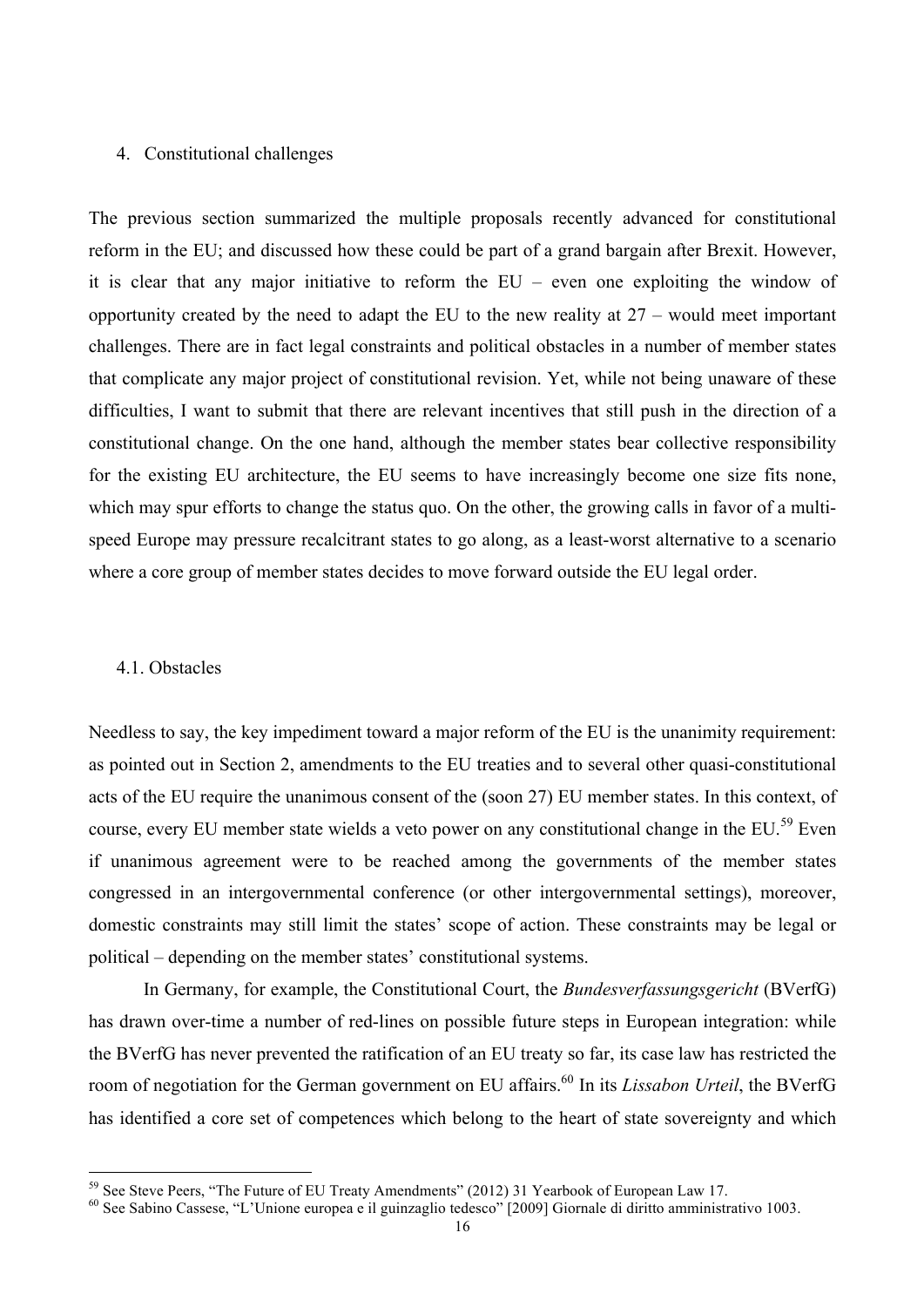cannot be transferred to the EU. $<sup>61</sup>$  In reviewing the German law for the election of the EP, the</sup> BVerfG has reaffirmed its view that the EP is not a real parliamentary assembly, as it does not elect a government.<sup>62</sup> And in its judgments related to the legal measures adopted to respond to the eurocrisis, the BVerfG has been adamant in claiming that efforts to stabilize the EMU should not undermine the budgetary sovereignty of the German Parliament, or the right to democracy.<sup>63</sup> In fact, in referring its first preliminary reference to the ECJ in 2014 the BVerfG has affirmed that action by the ECB consisting in the purchase of government bonds would be in breach of Germany's constitutional identity<sup>64</sup> – a view it later retracted.<sup>65</sup>

Although the position of the BVerfG is in many ways exceptional,  $66$  other national constitutional courts, particularly in Central and Eastern Europe, have taken similar stands. At the same time, while any treaty change would need to pass muster before national courts in some EU member states, other countries are facing different kinds of constitutional constraints on the path toward greater integration. In Ireland, for instance, under the *Crotty* doctrine of the Supreme Court every EU treaty that entails a transfer of power from the national to the European level requires to be approved through a constitutional referendum.<sup>67</sup> As is well known, however, Irish voters rejected the last two EU reform treaties. In 2001, Ireland voted down the Treaty of Nice; and in 2007 the Treaty of Lisbon.<sup>68</sup> On both occasions, the European Council took stock of the decision of the Irish voters and at the request of the Irish government produced official declarations aimed at reassuring Ireland of the fact that, among others, the EU treaties would not undermine the principle of Irish military neutrality.<sup>69</sup> Based on these reassurances, the Nice and Lisbon Treaties were put to a second vote, and eventually approved in 2002 and 2008 respectively.

Even in countries where there is no constitutional requirement for referendum on treaty changes, moreover, political expediency may make such a step inevitable. As the recent examples of Denmark and the Netherland highlight, however, the popular mood may be strongly against any further step in European integration. Hence, in December 2015 the Danish citizens voted against the proposal endorsed by the nation's government to abandon Denmark's opt-out on several measures

<sup>&</sup>lt;sup>61</sup> See BVerfG 123, 267 (2009).<br>
<sup>62</sup> See BverfG 2 BvE 2/13, judgment of 26 February 2014.<br>
<sup>63</sup> See BverfG 2 BvR 1390/12 et al, judgment (preliminary measures) of 12 September 2012.<br>
<sup>64</sup> See BverfG 2 BvR 2728/13 et al,

Constitutional Courts and the CJEU" in Federico Fabbrini (ed), *The European Court of Justice, the European Central Bank and the Supremacy of EU Law.* Special Issue (2016) 23 Maastricht Journal of European & Comparative <sup>67</sup> See Crotty v An Taoiseach [1987] IESC 4.<br><sup>68</sup> See Grainne de Búrca. "If at First vou Don't Succeed: Vote, Vote Again: Analyzing the 'Second Referendum'

Phenomenon in EU Treaty Change" (2010) 33 Fordham International Law Journal 1472.<br><sup>69</sup> See Presidency Conclusions, European Council, 11-12 December 2008, EU Doc. 17271/08.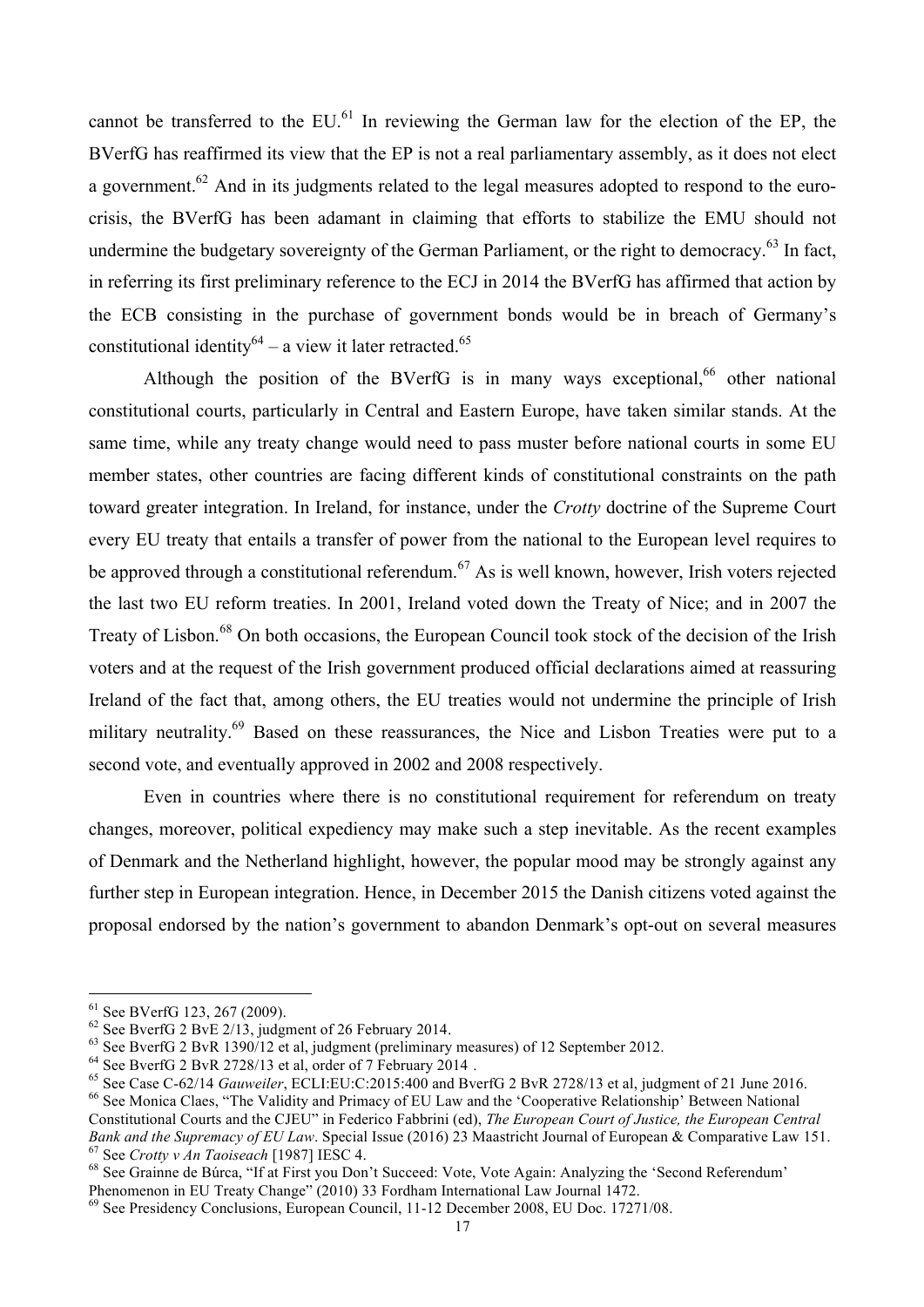in the field of criminal justice and police cooperation,<sup>70</sup> limiting the possibility of cooperation between the law enforcement agencies of Denmark and the other EU member states. And in consultative referendum in April 2016 the Dutch citizens voted against the Ukraine Association Agreement,<sup> $71$ </sup> complicating the possibility for the EU to strengthen its economic ties with Ukraine. If one considers also the maverick July 2015 Greek referendum where a majority of voters rejected the terms of the draft third memorandum of understanding between Greece and its EU creditors.<sup>72</sup> a picture of increasing popular wariness against the EU seems to emerge.

# 4.2. Incentives

All the above notwithstanding, however, the prospect of constitutional change in the EU remains a possible outcome. First, history thus far has shown that national legal obstacles to integration are not ultimately insurmountable. During the last 25 years, the EU treaties have been subject to a "semi-permanent treaty revision process".<sup>73</sup> Four major overhauls have occurred in short sequence, even excluding the failed attempt to adopt a Treaty Establishing the European Constitution: the Treaty of Maastricht of 1992, the Treaty of Amsterdam of 1996, the Treaty of Nice of 2001, and the Treaty of Lisbon of 2007 have all introduced relevant changes to the architecture of the EU – and they were all eventually approved despite the difficulties of national ratifications. Moreover, the ink of the Lisbon Treaty text was barely dried when the EU member states exploited the newly introduced simplified treaty revision procedure of Article 48(6) TEU to rewrite Article 136 TFEU and allow for the establishment of a permanent stability mechanism for the Eurozone:<sup>74</sup> the European Stability Mechanism.<sup>75</sup>

Second, also recent electoral opposition to the EU must be contextualized. To start with, as political scientists have explained through empirical data, popular support in favor of the EU has increased in the aftermath of Brexit, even in traditionally Eurosceptic countries – confirming that

<u> 1989 - Johann Stein, mars an de Brandenburg (b. 1989)</u>

<sup>71</sup> See Dutch Election Council, *Uitslag referendum Associatieovereenkomst met Oekraïne*, available at https://www.kiesraad.nl/actueel/nieuws/2016/04/12/uitslag-referendum-associatieovereenkomst-met-oekraine (last visited 27 April 2017)

stability mechanism for Member States whose currency is the euro OJ 2011 L 91/1.

<sup>70</sup> See Danish Parliament, *Resultat af folkeafstemning: Nej*, available at

<sup>&</sup>lt;sup>72</sup> See Greek Government, *Euroelections*, available at <br>http://ekloges.ypes.gr/current/e/public/#{%22cls%22:%22main%22,%22params%22:{}} (last visited 27 April 2017).

 $\frac{1}{73}$  Bruno De Witte, "The Closest Thing to a Constitutional Conversation in Europe: The Semi-Permanent Treaty<br>Revision Process", in Neil Walker et al (eds), *Convergence and Divergence in European Public Law* (Hart See European Council Decision No. 2011/199/EU of 25 March 2011, amending Article 136 TFEU with regard to a

<sup>&</sup>lt;sup>75</sup> See Treaty Establishing the European Stability Mechanism, 2 February 2012, available at http://www.europeancouncil.europa.eu/media/582311/05-tesm2.en12.pdf (last visited 1 June 2014).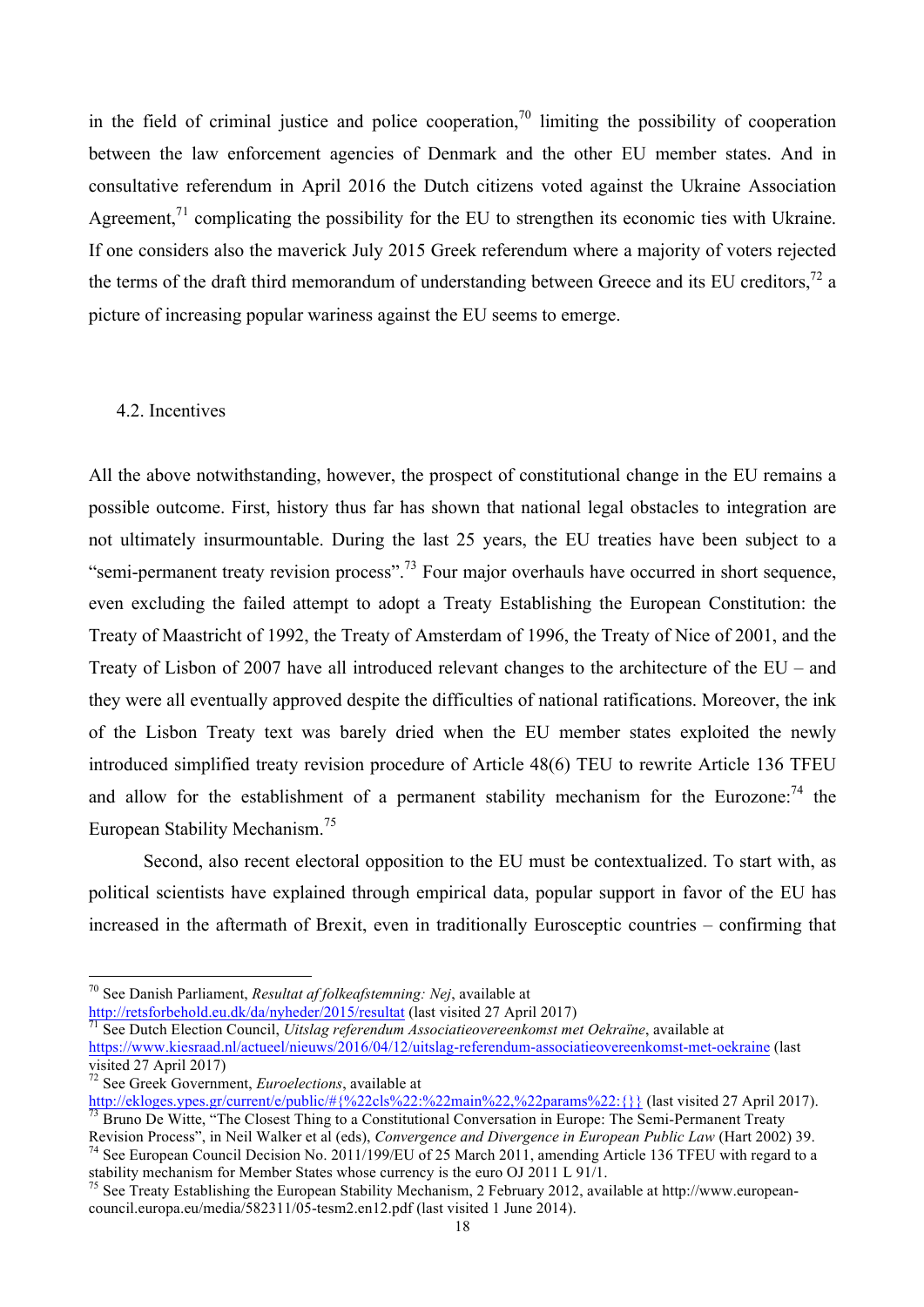membership is regarded by most EU citizen as a valuable asset.<sup>76</sup> Moreover, in my view the dissatisfaction of European citizens toward the EU should not be interpreted as an opposition to European integration as such. Rather, discontent vis-à-vis the EU should be seen as the product of an unsatisfactory functioning of the EU.<sup>77</sup> Electoral disapproval for the EU is largely the result of a system of governance which is unresponsive to citizens' preferences – and when voice is limited, exit becomes an option.<sup>78</sup> Hence, if constitutional reforms in the EU proposed to address more fundamentally the current disconnect between the European citizens and the project of European integration, creating channels of legitimacy from the citizens towards the institutions, they may ultimately revert the tide, and win the support of the people.

In fact, relevant incentives play in favor of an overhaul of the EU constitutional system. On the one hand, the EU appears to be in a state of unstable equilibrium, and the status quo does not seem to be satisfactory for any member state.<sup>79</sup> The euro-crisis has exposed the weaknesses of the EMU, and states, notably in the South (but also in the West), have suffered from a constitutional regime that prioritizes fiscal stability at the price of growth and employment. The migration-crisis, otherwise, has revealed the EU deficiencies in the field of Schengen and immigration, displeasing states particularly in the North, which have had to shoulder a greater burden in the management of asylum claims. At the same time, states in the East have been concerned that the current EU is not able to sufficiently protect them from external military threats, particularly in the face of a resurgent Russia and a US administration which appears less concerned with EU defense. In sum, the current EU set-up is being criticized by states across the EU, albeit for different reasons in different places: in this situation, it is not implausible for push toward Pareto-optimality to succeed.

On the other hand, however, a major pressure toward a new settlement in the EU constitutional architecture may derive from the growing calls for a multi-speed Europe. This occurs when not all member states are willing to move forward in integration, and those who want to do so do it on their own, through forms of special cooperation. In fact, at a time when the EU is facing multiple challenges, the idea voiced by several member states that they may decide to act independently as a sub-group to the side of the EU works as a powerful incentive for outliner states to re-align themselves towards the median view. Despite national differences, no member state of the EU at 27 wishes to be excluded from the project of integration, so even the simple threat of such a scenario materializing operates as a disciplinary factor on recalcitrant members. Considering that

 $76$  See Marlene Wind in this book, as well as Isabell Hoffmann, "Brexit has Raised Support for the European Union"<br>EUOpinions, Bertelsmann Stiftung, 21 November 2016

<sup>&</sup>lt;sup>77</sup> See Joseph H.H. Weiler, "Europa: 'Nous Coalisons des Etats, Nous N'Unissons pas des Hommes'", in Marta Cartabia and Andrea Simoncini (eds), *La sostenibilità della democrazia nel XXI secolo* (Il Mulino 2009), 51, 62 (stating that the system of EMU governance contributes to the political and democratic deficit of the EU).

<sup>&</sup>lt;sup>78</sup> See Albert Hirschman, *Exit, Voice, Loyalty: Responses to Decline in Firms, Organizations and States (HUP 1970).*<br><sup>79</sup> See Kalypso Nicolaïdis in this book, as well as Sergio Fabbrini, *Which European Union?* (CUP 201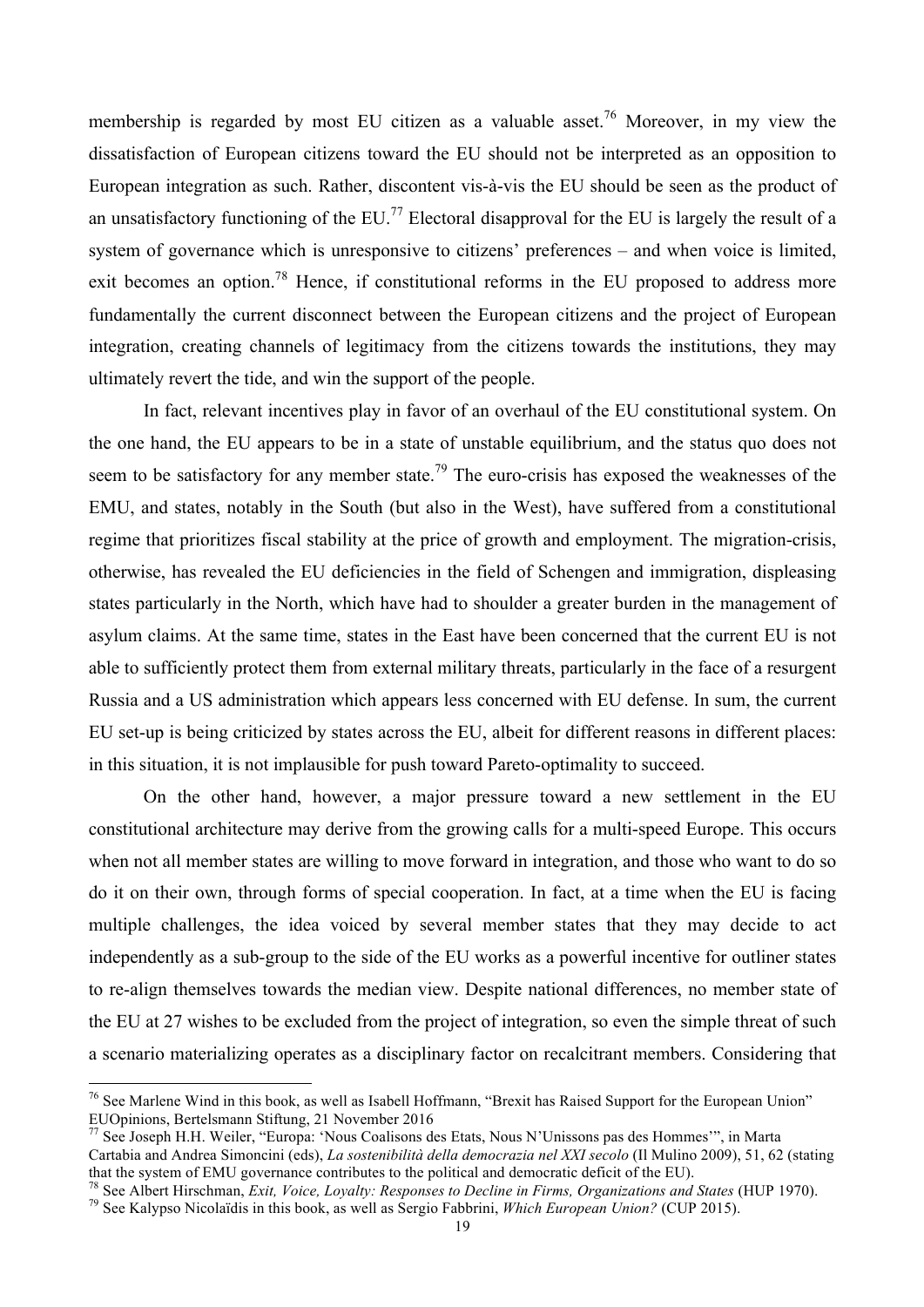Brexit forces the EU member states and institutions to engage in forms of constitutional change, the desire to remain part of the club may be a powerful incentive even for the lukewarm member states to move along with the majority in updating the EU regime.

# 4.3. Multi-speed Europe?

Yet, the idea of multi-speed Europe does remain on the table in case the efforts to reform the constitutional architecture of the EU after Brexit were to falter for idiosyncratic national reasons. The idea of a multi-speed Europe is nothing new. Legally speaking, it has existed for 25 years. Since the Maastricht Treaty of 1992, EU law has introduced opt-outs, exempting some member states from participating in some EU project. And since the Amsterdam Treaty of 1996, EU law created the enhanced cooperation procedure, allowing those member states that are willing to move forward to do so within the EU legal order. As a result of that, Europe has developed in variable geometry: two countries (the UK and Denmark) have a derogation from adopting the common currency;<sup>80</sup> two countries (the UK and Ireland) have an opt-out from Schengen;<sup>81</sup> and three countries (the UK, Poland, and the Czech Republic) have obtained a protocol that seeks to exempt them from the application of the EU Charter of Fundamental Rights.<sup>82</sup> Moreover, 25 member states have embarked in the process of enhanced cooperation to set up a Unitary Patent court, $83$  and 10 Eurozone countries are discussing the introduction of a financial transaction tax. $84$ 

Nevertheless, since Brexit several national governments have re-invoked the idea of multispeed integration with a new streak, namely as a way to overcome deadlock in the EU system. In the run-up to the celebrations of the  $60<sup>th</sup>$  anniversary of the Treaties of Rome, the Benelux countries (Belgium, Luxembourg and the Netherlands) indicated in a joint document that "[d]ifferent paths of integration and enhanced cooperation could provide for effective responses to challenges that affect member states in different ways."<sup>85</sup> The European Commission whitepaper identifies multi-speed integration as the third possible scenario for the future of the  $EU<sup>86</sup>$  And the four largest countries of the Eurozone – Germany, France, Italy and Spain – have expressed their wish "qu'il y ait de nouvelle formes de coopération pour de nouveaux projets – ce que l'on appelle les coopération différenciées – qui fassent que quelques pays puissent aller plus vite, plus loin dans de domaines

 

<sup>&</sup>lt;sup>80</sup> See Protocol No. 15 and Protocol No. 16.<br><sup>81</sup> See Protocol No. 20.<br><sup>82</sup> See Protocol No. 30.<br><sup>83</sup> See Regulation (EU) No 1257/2012 of the European Parliament and of the Council of 17 December 2012 implementing enhanced cooperation in the area of the creation of unitary patent protection, OJ 2012 L 361/1.<br><sup>84</sup> See Economic & Financial Affairs Council Conclusions, 6 December 2016, Doc. 15205/16.

<sup>&</sup>lt;sup>85</sup> See Benelux Vision on the Future of Europe, 3 February 2017.<br><sup>86</sup> See Commission whitepaper (n 5) 20.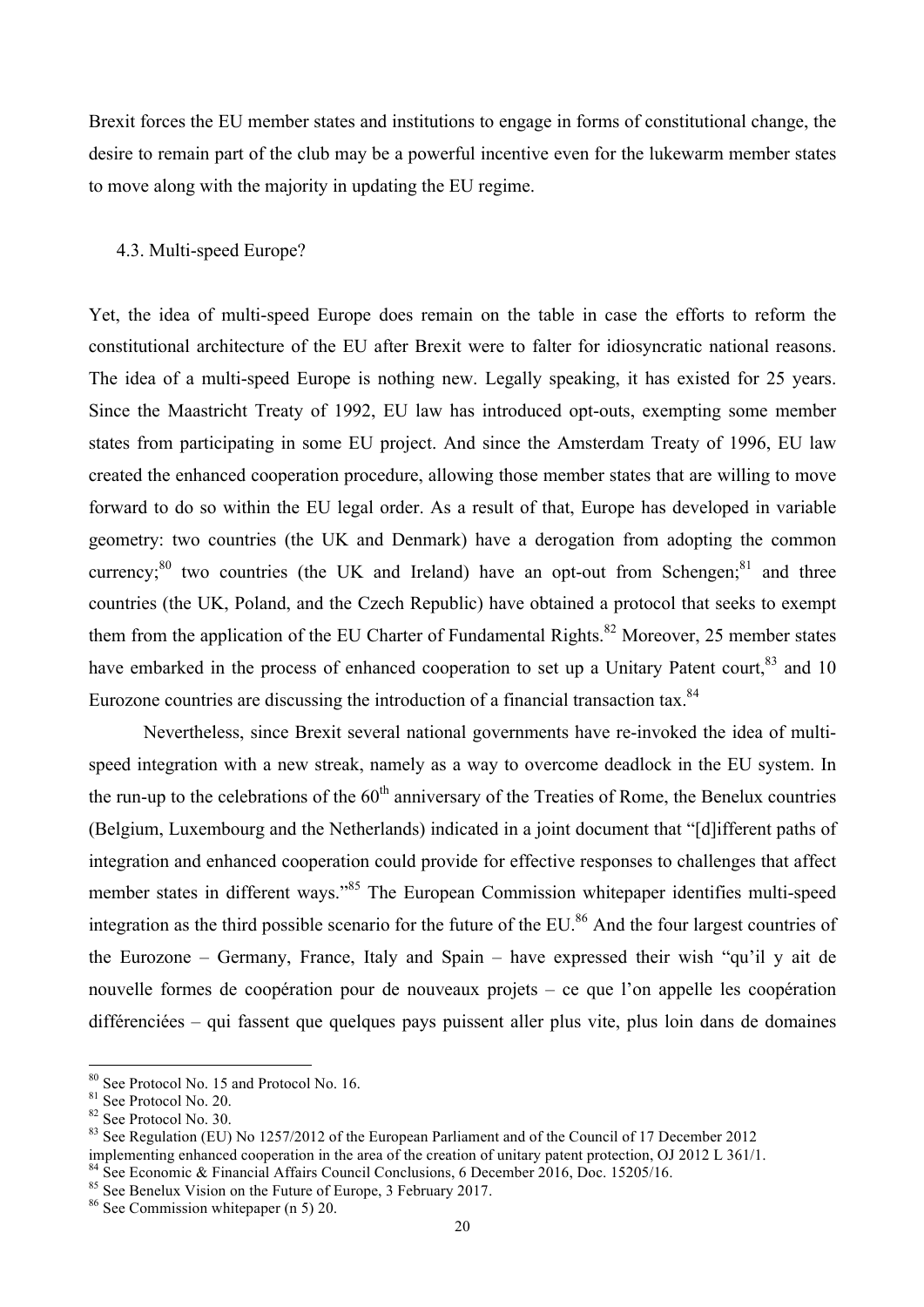comme la défense, mais aussi la zone euro au travers l'approfondissement de l'Union économique et monétaire [...] sans que d'autre ne puissent s'y opposer."<sup>87</sup>

Needless to say, the idea of a multi-speed Europe is controversial in many EU member states. The government of Croatia has openly spoken against it.<sup>88</sup> and Poland – reflecting a widespread view in Central and Easter Europe – has vigorously opposed it. In fact, the March 2017 Rome declaration was till the last minute held hostage of the Polish government precisely on this point. While the draft text of the declaration indicated that states would act together whenever possible and at different paces and intensity where necessary,<sup>89</sup> the final text affirms that the member states "will act together, at different paces and intensity where necessary, while moving in the same direction, as we have done in the past, in line with the Treaties and keeping the door open to those who want to join later." Otherwise, although the President of the European Council has emphasized that the positive side-effect of Brexit has been to draw the 27 remaining member states closer together,<sup>90</sup> there are clear fissures within the Union – and nothing proves this better than the decision by the Polish government to vote (alone) against the re-appointment of Poland's Donald Tusk as President of the European Council for a second mandate in March 2017.<sup>91</sup> In fact, the clear authoritarian drift in countries like Poland and Hungary can only deepen the cleavage within the EU, raising question on the ability of the EU to reform itself at 27.

In this context, the possibility of taking the road or multi-speed integration outside the EU legal order to achieve greater political union remains an option for the states that want to do so. And a recent model exists. The Fiscal Compact, concluded in 2012 by 25 of the then 27 EU member states (all excluding the UK and the Czech Republic), strengthened budgetary constraints outside the EU legal order, while still foreseeing the involvement of the EU institutions in its functioning.<sup>92</sup> Moreover, in order to bypass national vetoes, the Fiscal Compact set the rule that the treaty would enter into force when ratified by only 12 contracting parties whose currency is the euro, although it would obviously apply only to the ratifying states.<sup>93</sup> By effectively requiring that only a minority of EU member states approve the treaty, the Fiscal Compact shifted the cost of non-ratification to the hold-outs: a member state unwilling or unable to ratify the treaty would be simply cut off, without preventing the others from moving forward.<sup>94</sup> Yet, the effect of this ratification rule has been to put

<sup>&</sup>lt;sup>87</sup> See Déclaration au Sommet informel Allemagne, Espagne, France, Italie à Versailles, 6 March 2017.<br><sup>88</sup> See Croatian Prime Minister Andrej Plenkovic, "We Must Not Fall into the Trap of Multi-Speed Europe", Speech, Zagreb, 22 March 2017.<br><sup>89</sup> Draft Rome Declaration, 12 March 2017.

<sup>&</sup>lt;sup>90</sup> See President of the European Council, statement, 29 March 2017, Doc. 160/17.<br><sup>91</sup> See European Council, press release, 9 March 2017, Doc. 122/17.<br><sup>92</sup> See Treaty on Stability, Coordination and Governance in the Econ at http://www.eurozone.europa.eu/media/304649/st00tscg26\_en12.pdf (last visited 1 June 2014).<br><sup>93</sup> See Art 14 Fiscal Compact.

<sup>&</sup>lt;sup>94</sup> See Carlos Closa, *The Politics of Ratification of EU Treaties* (Routledge 2013).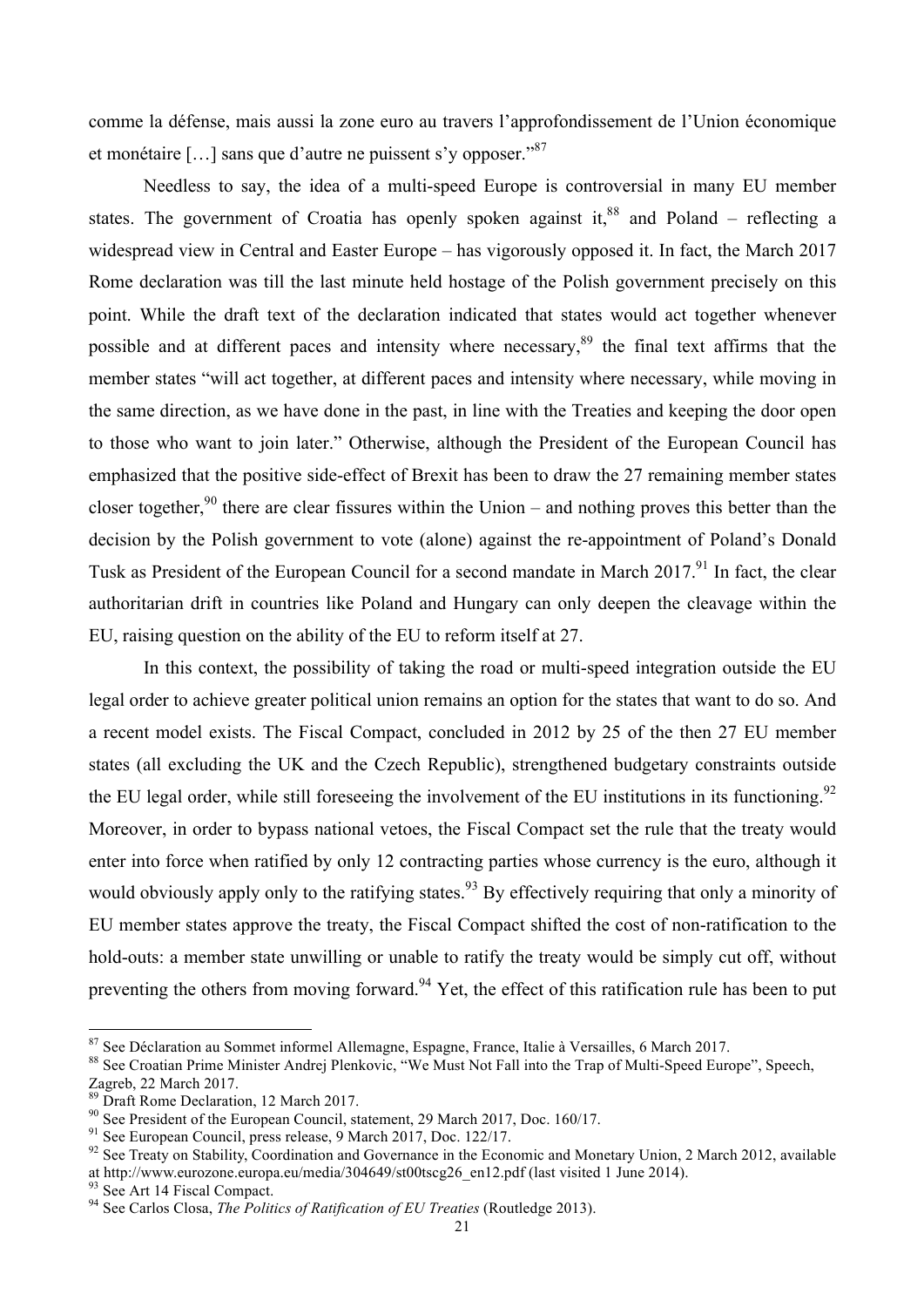pressures on all countries to join – a dynamic visible in Ireland where the Fiscal Compact was approved, albeit disgruntledly, in a referendum in  $2013^{95}$ 

If post-Brexit constitutional reform were to prove hopeless in the framework of the Union at 27, therefore, the possibility to resort to multi-speed integration along the model of the Fiscal Compact may re-emerge as an option to establish a political union, particularly among the 19 Eurozone countries.<sup>96</sup> Otherwise, the ECJ in *Pringle* has maintained that the member states remain free to use inter-se intergovernmental agreements in cases where the EU treaties do not devolve a specific competence to the EU. $97$  And because the creation of a federal-like union would certainly require going beyond the current constitutional set-up of the EU, it seems safe to argue that action by the member states outside the EU legal order would also not unlawfully bypass the EP legislative powers.<sup>98</sup> In sum, while Brexit creates a window of opportunity to reform the EU constitutional architecture for the good of all 27 member states, the possibility of a multi-speed Europe remains available as a back-up: after all, if the American example can teach us anything, it is that at constitutional moment rules of the game can be unexpectedly changed – and that this is often the pre-condition for the success of a new constitutional endeavor.<sup>99</sup>

## 5. Conclusion

<u> 1989 - Johann Barn, mars ann an t-Amhain an t-Amhain an t-Amhain an t-Amhain an t-Amhain an t-Amhain an t-Amh</u>

Brexit opens a window of opportunity for constitutional change in the EU. As this chapter argued the withdrawal of the UK from the EU compels the remaining member states and the EU institutions to amend the EU treaties as well as several quasi-constitutional EU acts regulating the composition of the EP and the financing of the EU. In this context, wider proposals for constitutional reform could become part of a package deal in which EU institutions and member states reach consensus on how to adapt the EU to the new reality of a Union at 27. During the eurocrisis, and in the run-up to the  $60<sup>th</sup>$  anniversary of the Rome Treaties, EU institutions and national governments have outlined several blueprints to improve the EU's effectiveness and legitimacy.

<sup>&</sup>lt;sup>95</sup> See Roderic O'Gorman, "An Analysis of the Method and Efficacy of Ireland's Incorporation of the Fiscal Compact" in Federico Fabbrini et al (eds), *The Constitutionalization of European Budgetary Constraints* (Hart 20

<sup>&</sup>lt;sup>96</sup> See Christian Calliess, "The Governance Framework of the Eurozone and the Need for a Treaty Reform" in Federico Fabbrini et al (eds), *What Form of Government for the European Union and the Eurozone?* (Hart 2015) 37.

<sup>&</sup>lt;sup>97</sup> See Case C-370/12 *Pringle v. Ireland*, ECLI:EU:C:2012:756.<br><sup>98</sup> See Federico Fabbrini, "A Principle in Need of Renewal? The Euro-Crisis and the Principle of Institutional Balance"<br>(2016) 50 Cahiers de droit européen

<sup>&</sup>lt;sup>9</sup> See Michael Klarman, *The Framers' Coup. The Making of the United States Constitution* (OUP 2016) (explaining how the US Constitution entered into force because the framers set the rule that ratification by 9 states out of 13 would be sufficient for its validity, notwithstanding the fact that the Articles of Confederation, i.e. the 'old' US Constitution, required unanimous consent by the 13 states as a condition to approve amendments to the Articles themselves).